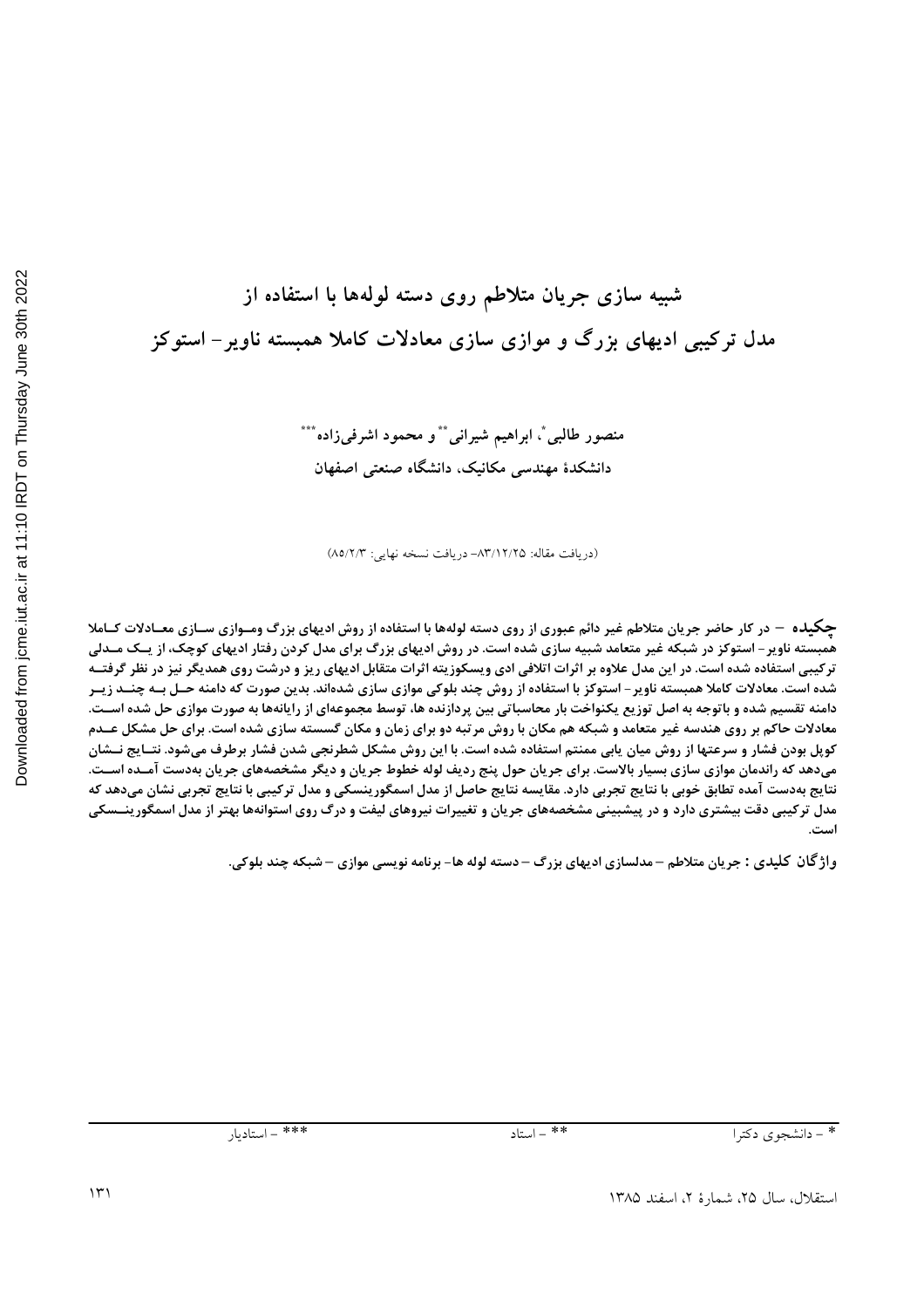# **Mixed Large-Eddy Simulation Model for Turbulent Flows across Tube Bundles Using Parallel Coupled Multiblock NS Solver**

**M. Talebi, E. Shirani, and M. Ashrafizadeh** 

Department of Mechanical Engineering, Isfahan University of Technology

**Abstract:** *In this study, turbulent flow around a tube bundle in non-orthogonal grid is simulated using the Large Eddy Simulation (LES) technique and parallelization of fully coupled Navier – Stokes (NS) equations. To model the small eddies, the Smagorinsky and a mixed model was used. This model represents the effect of dissipation and the grid-scale and subgrid-scale interactions. The fully coupled NS equations with the multiblock method was parallelized. Parallelization of the computer code was accomplished by splitting the calculation domain into several subdomains and using different processors in such a way that the computational work was equally distributed among processors. The discretized governing equations are second order in time and in space and the pressure is calculated by Momentum Interpolation Method (MIM) to prevent the checkerboard problem. The results are obtained for the turbulent flow over five parallel tube rows. The computational efficiency, flow patterns, and flow properties are also determined. The results showed high parallelization efficiency and high speed up for the computer code. The flow characteristics were determined and compared with experimental results which showed good agreement. Also, the results showed that the mixed model is better than the Smagorinsky model for evaluation of flow characteristics and lift and drag forces on tubes.* 

**Keywords:** *Turbulent flow, Large eddy simulation, Tube bundle, Parallel programming, Multiblock grid* 

|                         |                  |                   | فهرست علائم               |
|-------------------------|------------------|-------------------|---------------------------|
| ضريب افزايش سرعت        | Su               | جمله باردينا      | $B_{ij}$                  |
| زمان                    | t                | ثابت اسمگورینسکی  | $C_S$                     |
| سرعت برشي               | $\ast$<br>u      | تنشهاي عرضى       | $C_{ij}$                  |
| مولفه های سرعت          | $u_i$ ,<br>$u_i$ | ضريب نيروى ليفت   | $C_L$                     |
| سرعت فيلتر شده          | $\mathbf{u}$     | ضریب نیروی درگ    | $C_D$                     |
| سرعت نوساني             | $\mathbf{u}'$    | ضريب باردينا      | $C_B$                     |
| بردار سرعت              | $\vec{v}$        | المان حجم         | $d\forall$                |
| مولفه های مکان          | x, y             | المان سطح         | ds                        |
| فاصله بدون بعد از ديوار | $y^+$            | تابع فيلتر        | G                         |
|                         | علائم يونانى     | طول اشلهای کوچک   | 1                         |
| راندمان موازی سازی      | η                | تنش لئونارد       | $L_{ij}$                  |
| ويسكوزيته متلاطم        | $v_t$            | بردار عمود بر سطح | $\mathsf{n}$              |
| تنش برشى ديواره         | $\tau_{\rm w}$   | فشار              | $\boldsymbol{p}$          |
| عرض فيلتر               | Δ                | فشار فيلتر شده    | $\overline{p}$            |
| تنش برشى                | $\tau_{ii}$      | جمله چشمه         | $Q_i^{\bullet}$           |
| ويسكوزيته               | $\mathcal{V}$    | تنشهاي رينولدز    | $R_{ij}$                  |
| دانسيته                 | $\mathcal{D}$    | تنسور تغيير شكل   | $\overrightarrow{S_{ij}}$ |

ل، سال ۲۵، شمارهٔ ۲، اسفند ۱۳۸۵ ۱۳۲ میلیون استقلال استقلال استقلال استقلال استقلال استقلال استقلال استقلال استقلال استقلال استقلال استقلال استقلال استقلال استقلال استقلال استقلال استقلال استقلال استقلال استقلال استقلال استقلال استقلال استقلال استقلال است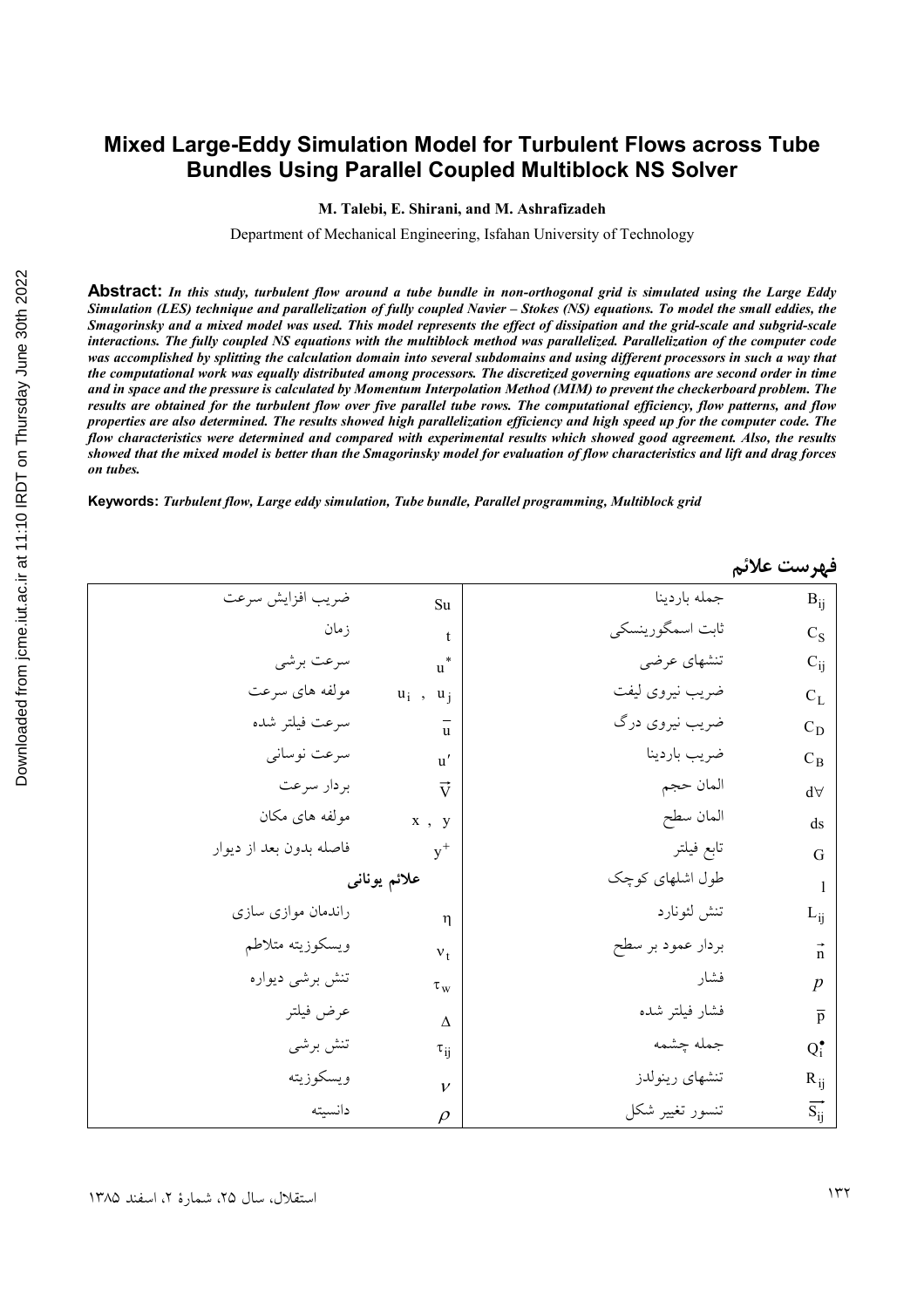۱ – مقدمه

وقتی جریان سیال از روی دسته لولهها عبور میکند انـرژی سیال به لولهها انتقال پیدا میکند. نیروهای وارد شده به لولهها از طرف سیال یکی از مهمترین مسائلی است که در دسته لولهها وجـود دارد. ايــن مــسئله باعــث ايجـاد مــشكلات فــراوان در سیستمهایی می شود که شامل دسته لولهها هستند. دسته لول ها در تجهیزاتـی مثـل مبـدلهای حرارتـی، مولـدهای بخـار، دسـته میلههای سوخت در نیروگاههای هستهای، سیستمهای لوله کشی زیر اَب و همچنین صنایع دریایی وجود دارند.

در اكثـر ايــن تجهيــزات جريــان ســيال مــتلاطم اســت. از مشخصههای جریان متلاطم نوسـانات سـه بعــدی و غیــر دائــم سرعت سیال و همچنین وجود ورتیسیته در جریان است. دامنـه وسیعی از ادیهای بزرگ، در حد ابعاد مسئله و ادیهای کوچک، در حد طول كولموگروف<sup>\</sup> در ميدان جريـان وجـود دارنــد [۱]. ادیهای بزرگ جرم، ممنتم و انرژی را در سیال منتقل میکنند، و سبب ایجاد اختلالات و آشفتگی در جریان می شــوند کــه خــود باعث بروز پدیده هایی نظیر نوسـان نیروهـای اعمـال شـده بـه لولهها مى شود. وقتى نيروهـاي هيـدروديناميكي مـذكور نوسـان داشته باشد، می تواند باعث بروز ارتعاشات شدید و با دامنه زیاد در لولهها شود که خرابی لولهها واتصالات آنها را در یی خواهد داشت. این خـسارات اگـر پـیش بینـی، و در جهـت رفـع آنهـا .<br>تدابیری اندیشیده نشود، می توانند در سیـستمهای بـزرگ باعـث ایجاد مشکلات زیاد و حتی توقف کامل یک سیستم نیروگاهی شوند. اهمیت این پدیده در سیستمهای هستهای بیـشتر اسـت چون در نیروگاههای هستهای بروز این مشکل می توانـد باعـث نشت مواد رادیواکتیو در مدار جریان سیال اولیه و یا ثانویه شود که این امر علاوه بر صدمات فنی و مالی، باعث ایجاد مشکلات زیست محیطی جبران ناپذیری خواهد شد. لذا بررسی و تحلیـل چنین جریانهایی بسیار مهم است. در مرجع [۲] مـروری بـر یدیده ارتعاش لولهها در اثر عبور جریان در تاسیسات هستهای شده است. برای اطلاعات بیشتر در مورد پدیدههای موجبود در

جريـان حـول دسـته لولـههـا مـىتوان بـه كـار لانگيـت و همکارانش [۳] و همچنین کار روتمن و پوپ [۴] مراجعه کرد.

از طرفي پيچيـدگي چنـين جريانهـايي باعـث مـيشـود كـه بررسي تجربي أنها مشكل باشد. لذا حل عــددي جريــان حــول دسته لولهها با استفاده از مدلهای جریان متلاطم مبتنی بـر روش تحلیـل ادیهـاي بـزرگ' (LES) روش خـوبي بـراي درک بهتـر مشخصههای جریان اطراف دسته لولهها و نیروهای وارد بر آنها است. با این روش و بـهکـارگیری روشـهای عـددی مناسـب و همچنین تکنیک برنامه نویسی موازی کـه قــدرت محاسـباتی را افزایش مےدہـد، مـیتوان چنـین مـسائلی را کـه عمـدتا در هندسههای پیچیده و غیر متعامد قرار دارند، دقیقتر بررسی کرد.

برای حـل جریــان مــتلاطم عمومــا از روش متوســطگیــری رینولدز " (RANS) استفاده میشود. در معادلات حاصـل کـه بـا روش متوسط گیری زمانی از معادلات ناویر- استوکز بـهدسـت می آید، تنشهای رینولدز ظاهر شده، کـه بیـشتر توسـط مـدل دو معادلهای (k-e) مدل میشوند. امروزه در صنعت ایـن مـدلها یک روش پر کاربرد و مناسباند. گرچــه ایــن روشــها در اکثــر مسائل جوابهای قابل قبولی میدهند، ولی پدیدههای فیزیکی هم هستند که روشهای مذکور به خوبی قادر بــه پوشــش دادن آنهــا نیست، به خاطر اینکه در این روشها جریان متوسط حل می شود و در فرایند متوسط گیری زمانی مقدار زیادی از اطلاعات فیلتــر میشود. نوسانات ایجاد شده در لولهها که در اثر حرکت ادیهای جریان متلاطم ایجاد میشود را نمی توان توسط چنین معادلاتی بهدست آورد. ایـن نـوع رفتارهـا را مـیتوان توسـط روشـهای ادیهای بزرگ به خوبی بررسی وتحلیـل نمـود [۵]. بنامـادوچ و لورنس [۶] در سال ۲۰۰۳ مقایسه ای بین روشهای LES ، حـل بدون مدل کردن معادلات ناویر استوکز (DNS) و RANS برای شبکههای ریز و درشت انجام دادند. به گفتـه آنهـا نتـایج مــدل LES می تواند قابل مقایسه با DNS باشد، ضمن اینکه با درشت شدن شبکه باز هم نتایج معقولی بهدست مـی]یـد. درحـالی کـه روش RANS فقط در شبکه ریز نتـایج رضایتبخـشی دارد و در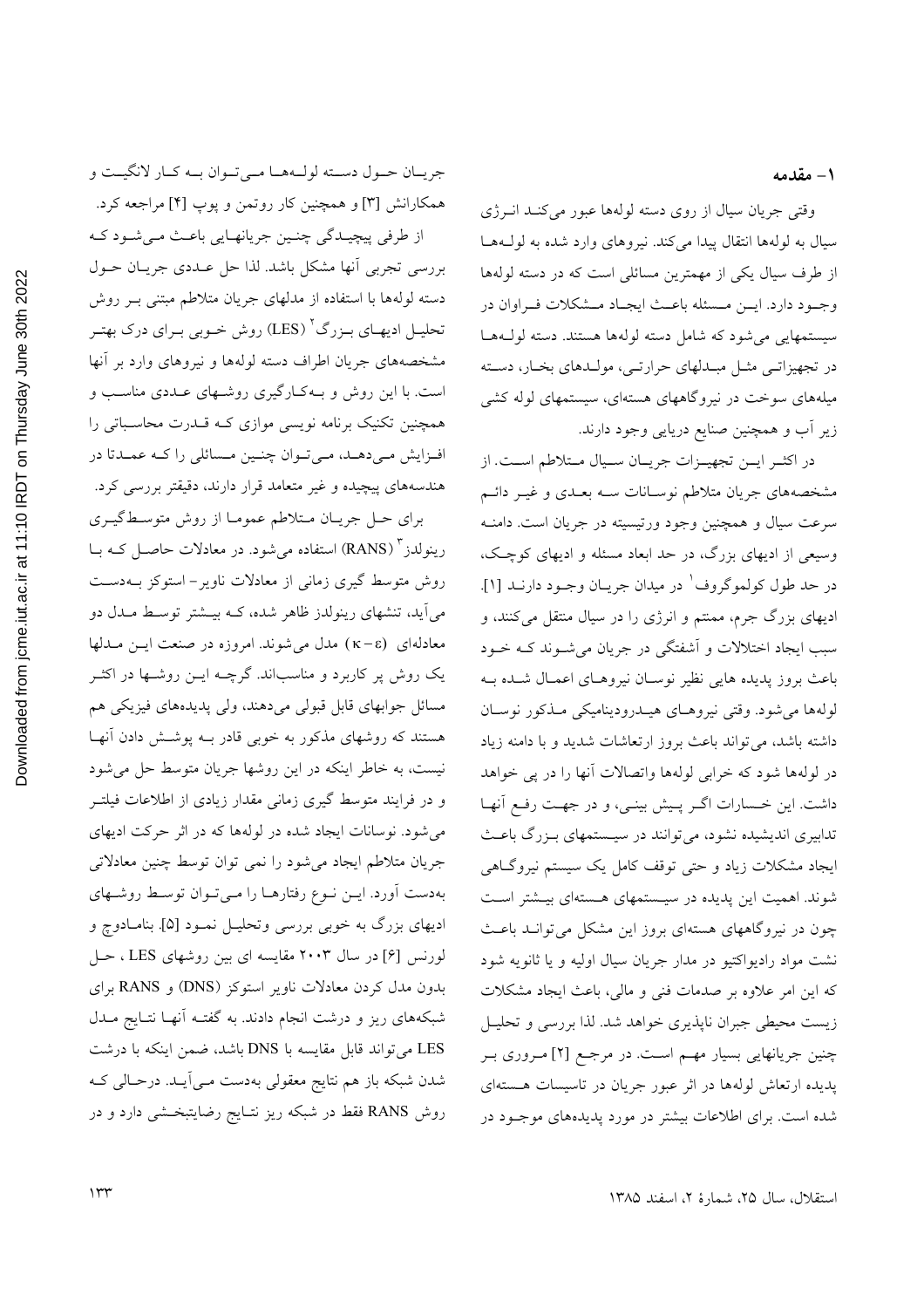شبکه درشت نتایج غیر فیزیکی دارد. مقایـسههـای دیگـری نیـز توسط رودي [٧] وكوباياشي [٨] در اين زمينه انجام شده است که نشان دهنده مزایای روشهای ادیهای بزرگ است.

فردی و همکارانش [۹] جریان روی لوله های مولد بخار را به صورت دو بعدی و با استفاده از روش المان محـدود و مـدل اسمگورینسکی حل کردند. آنها معادلات را بـه صـورت مجـزا<sup>۲</sup> حل کردند و خطوط جریان و بردارهای سرعت را بـرای تعــداد ۷×۷ عدد لوله که در داخل یک کانال فرض شده بود بـهدسـت آوردند. به علت اینکه تعداد لولهها زیاد در نظر گرفته شده بود، شبکه حل به اندازه کافی ریز نشده و بنابراین فقـط شـکل کلـی جریان نشان داده شد. بارسامیان و حسن [۱۰] جریان دو بعـدی حول دسته لولههای داخل کانال را با استفاده از کـد گوسـت<sup>°</sup> و استفاده از ابر رایانه حل کردند. آنها چهار ردیف هفت تایی لوله را داخل کانال قرار دادند و با استفاده از مدل اسمگورینـسکی و باردینا آنها را حل کردنـد و تغییـرات زمـانی نیروهـای لیفـت و درگ را بهدست آوردند. نتایج مدل اصلاح شـده بـهکـار رفتـه توسط آنها در مقايسه با مدل اسمگورينسكي خصوصا در مـورد منحنی های لیفت و درگ اختلاف چنـدانی نداشـت. پاسـین و همکارانش [۱۱] همچنین جریان دو بعدی حول دسته لولهها را با استفاده از کد گوست و با یک ابر رایانه برای ۱۲ لوله با شبکه نسبتا درشت حل کردند. آنهـا از مـدل اسمگورینـسکی اسـتفاده کردند و خطوط جریان و بردارهای سرعت را برای دسته لولهها بهدست اَوردند. از جمله کارهای تجربـی کـه در زمینـه جریـان روی دسته لولهها انجام شده است کـار چـن و جنـدرزجزیک [۱۲] است که تعداد ۷×۷ عدد لوله را داخل یک کانال با مقطع مربع قـرار داده و جريـان سـيال بـا عـدد رينولـدز ١٥٠٠٠ الـي ۳۵۰۰۰۰ را آزمایش کردند و نتایج حاصل از نیروهـای وارد بـر لولهها را رسم کردند. نتایج تجربی نشان داد که شکل جریـان و ضرایب لیفت و درگ از لوله سوم به بعد تقریبا ثابت است و بــا تقریب بسیار خوبی میتوان تغییرات آنها را ناچیز فرض کرد. از این نکته در حل عددی بهکار رفته در کـار حاضـر نیــز اســتفاده شده است. وور و ابدربو [۱۳] نیز جریان حول دسته لول ها را

از آرام تا متلاطم به صورت تجربی بررسی کردند. نتایج حاصل نشان داد که از عدد رینولدز ٤٠٠ به بعد جریان متلاطم می شود. آنها همچنین به این نتیجه رسـیدند کـه جریـان ردیفهـای اول و دوم با ردیفهای بعدی تفاوت دارند ولی ردیفهای سوم بـه بعـد مشابه اند. کارهای تجربی دیگری نیز در این زمینه انجـام شــده است که برای اطلاعات بیشتر میتوان بـه مراجـع [۱۴] و [۱۵] مراجعه كرد. از جملـه كارهـاي عـددي جـالبي كـه روي دسـته لولهها انجام شده است، کار بیل و اسپالدینگ [۱۶] است. آنهـا برای حل عددی جریان آرام حول دسته لولهها با توجه به شکل تناوبي جريان غير دائم و بــا اســتفاده از فقـط دو لولــه وشــرايط مرزی و اولیه مناسب نتایج خوبی برای دسته لول1ها بــهدسـت آو د دند.

اکثرکارهایی که برای جریان متلاطم روی دسته لول)ها انجام شده است از تعداد لوله زیادی استفاده کرده اند بنابر این یا شبکه حل را درشت در نظر گرفته اند و یا برای حل شـبکه ریز از ابررایانههای قوی استفاده کرده اند.در کار حاضر سعی شده است با توجه به نتايج چـن و جنـدرزجزيک [١٢] وهمچنین وور و ابدربو [۱۳] با در نظر گرفتن تعداد پنج لولـه و اعمال شرايط مـرزي مناسـب جريـان حـول دسـته لولـههـا شىيەسازى شود.

در رابطه با روش حل معادلات، اکثر کارهای انجام شـده یـا به صورت سریال (غیر موازی ) است و یا بر روی ابر رایانههای قوی موجود در مراکز تحقیقاتی خاص اجرا شـده اسـت. چــون استفاده از روش LES نیـاز بــه شــبکه مناســب دارد بنــابراین در كارحاضر براي بالا بـردن قـدرت محاسـبات از مجموعـه اي از رایانهها به صورت موازی استفاده شده است. گرچــه تــا کنــون کارهـایی در زمینــه مــوازی ســازی کــدهایی کــه بــا اســتفاده از معـادلات نـاوير اسـتوكز يـا اويلـر بـه بررسـي جريـان سـيال می پردازند، انجام شده است، اما این کدها یا از روش صـریح و یا از روش ضمنی ولی غیر همبسته<sup>۶</sup> استفاده کردهانــد. بیــو [۱۷] یک الگوریتم موازی، صریح و سه بعدی را با بهکـاربردن روش حجم محدود برای حل جریان متلاطم سیال با استفاده از مــدل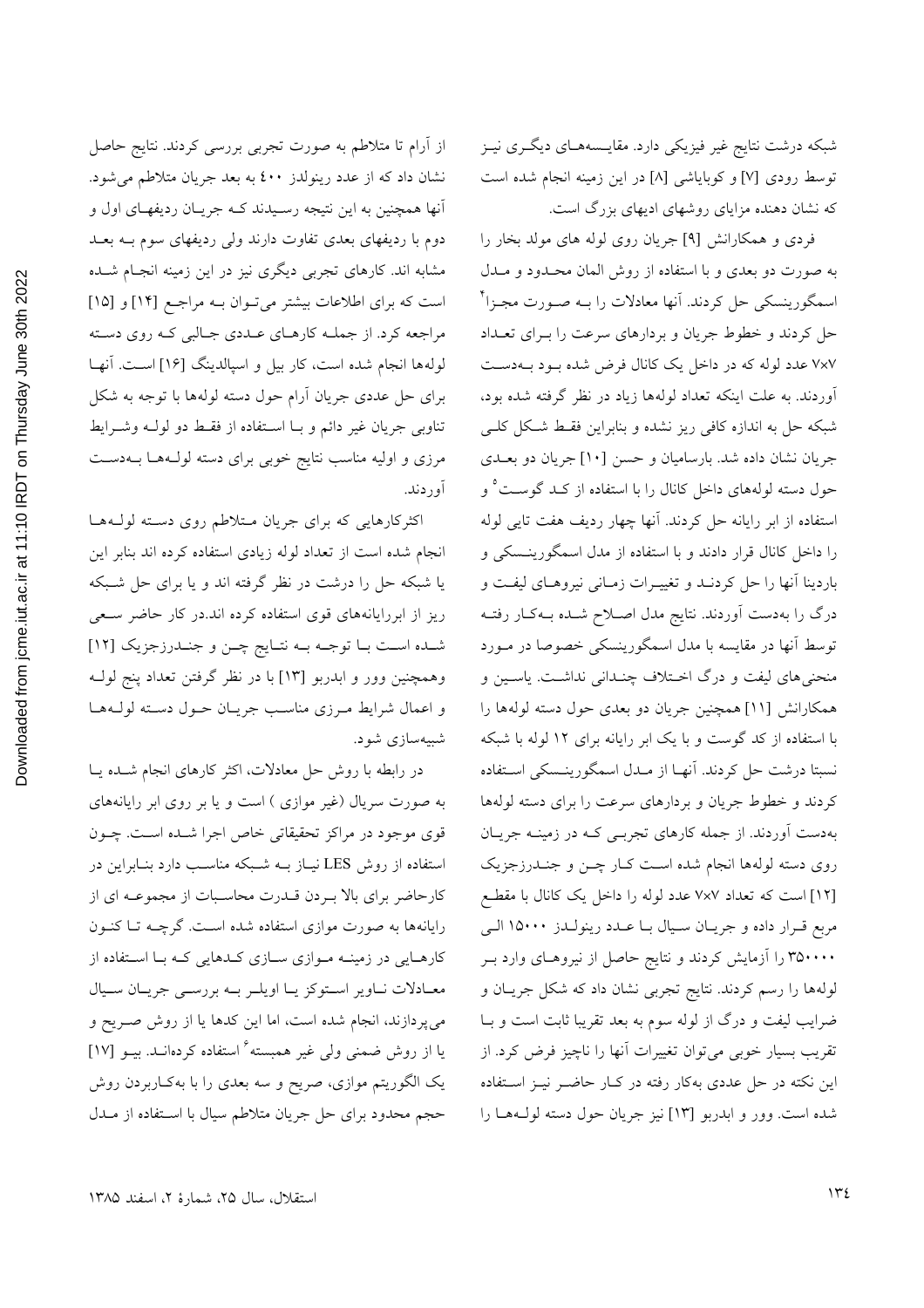ادیهای بزرگ ارائه داد. او از روش مرتبه دو مک کورمک بـرای عبارت مشتق زمان استفاده کرد. کارلو و تزدویار [۱۸] یک کـد موازي، سه بعدي، ضمني بـه روش المــان محـدود بـراي حـل معادلات ناویر- استوکز را برای شبیه سازی جریان تراکم ناپذیر سیال حول استوانه توسعه دادند. استریتزل [۱۹] یک کد مـوازی سه بعدی و تراکم ناپذیر برای حل معادلات نـاویر- اسـتوکز را برای جریان متلاطم سیال به روش ادیهای بزرگ و تکنیک حـل مستقیم معادلات به کبار ببرد. او ببرای اصلاح فسشار از معادل پویسان استفاده کرد.

بر اساس اطلاعات نویسندگان ایــن مقالــه در زمینــه مــوازی سازی حل معادلات جریان سـیال توسـط روش کـاملا همبـسته تحقیقاتی صورت نگرفته است. در کار حاضر یـک کـد مـوازی چند بلوکی جدید با رانـدمان خـوب تهیــه و توســعه داده شــده است که معادلات ناویر – استوکز کاملا همبسته را بـرای جریـان متلاطم به روش LES حل کند. این کد قادر به حل جریان دائم وغیر دائم سیال تراکم ناپذیر در هندسههای ساده و همچنین هندسه غير متعامد و پيچيده خواهـد بـود. همچنـين قابليـت آن برای بررسی جریان پیچیده سیال حول دسته لولههـا نــشان داده خواهد شد. موازی سازی بر اساس روش چند بلوکی و تفکیک کردن دامنه حل به چند زیردامنه صورت مـیگیــرد. تعــداد زیــر دامنهها بستگی به تعداد پردازندهها و هندسه مسئله دارد. هر زیر دامنه توسط یک پردازنده حل می شود و تمـام اطلاعـات مـورد نیاز هر پردازنده در طول مرزهایی که با بقیـه زیردامنـههـا دارد، مبادله خواهد شد.

برای مدل کردن رفتار ادیهای ریز از ملدل ادی ویسکوزیته اسمگورینسگی و مدلی ترکیبی که رفتار متقابـل ادیهـای ریـز و درشت را بر همـدیگر (تنـشهای عرضـی اشـلهای ریـز) شـامل می شود، استفاده می شود. معادلات حاکم به روش مرتبه دو برای زمان و مکان روی شبکه هم مکان<sup>۷</sup> گسسته سازی مـیشــوند. و برای برطرف کردن مشکل شطرنجی شدن فشار در شبکه هم مکــان بــهکــار رفتــه، از روش میانیـــابی مــومنتم^ [۲۰] اســتفاده می شود. در نهایت معادلات ممنتم وپیوستگی بـهطـور همزمـان

حل مي شوند.

در روش LES شبکه حل باید بـه انـدازه کـافی ریـز باشـد. بنابراین در بررسی هندسههای پیچیده وبزرگ مـشکل حافظـه و زمان اجرای برنامه پیش خواهد آمد. در کار حاضر سـعی شـده است با توجه به نتایج تجربی چن و جنـدرزجزیک [۱۲] و وور و ابدربو [۱۳]، با در نظر گرفتن تعداد کمتری لولـه و در نتیجـه شبکه حل مناسب، جريان حول دسته لولهها شبيه سـازي شــود. با این روش بدون در نظر گرفتن تعـداد زیـادی لولـه مــ تـوان مشخصههای جریان و ضرایب لیفت و درگ را دقیقتر بـهدسـت آور د.

در کار حاضر یک مجموعه موازی متشکل از ۲۴ عدد رایانه شخصی مورد استفاده قرار گرفته است کـه در حالـت حـداکثر راندمان، سرعتش تقریبا ۲۴ برابر یک رایانه خواهد بود. هر گـره محاسباتی یک پردازنـده P4 intel بـا I GB RAM اسـت کـه ارتباط بین آنها از طریق یک شبکه سریع<sup>۹</sup> برقرار شــده اســت و به وسیله سیستم عامل لینوکس کنتـرل مـیشـوند. بـرای ارسـال ودريافت اطلاعات بين گرەها از سيستم انتقــال پيــام`` MPICH استفاده مـی شـود کـه شـامل مجموعـهای از توابـع کتابخانـهای است [٢١]

# ۲- معادلات حاکم

معادلات حاکم بر جریان تراکم ناپـــذیر و غیـــر دائـــم ســیال، معادلات ممنتم و پیوستگی هستند. معادلات ممنتم:

$$
\frac{\partial u_i}{\partial t} + \frac{\partial u_i u_j}{\partial x_j} = -\frac{1}{\rho} \frac{\partial p}{\partial x_i} + v \frac{\partial^2 u_i}{\partial x_j \partial x_j}
$$
 (1)

معادله پيوستگي:

$$
\frac{\partial u_i}{\partial x_i} = 0 \tag{1}
$$

در روش LES هر متغیر f به دو مولفه متوسط ۲ و نوسانی  
\n' تفکیک میشود.  
\n
$$
f(x,t) = \overline{f}(x,t) + f'(x,t)
$$
 (۳)

استقلال، سال ٢۵، شمارة ٢، اسفند ١٣٨۵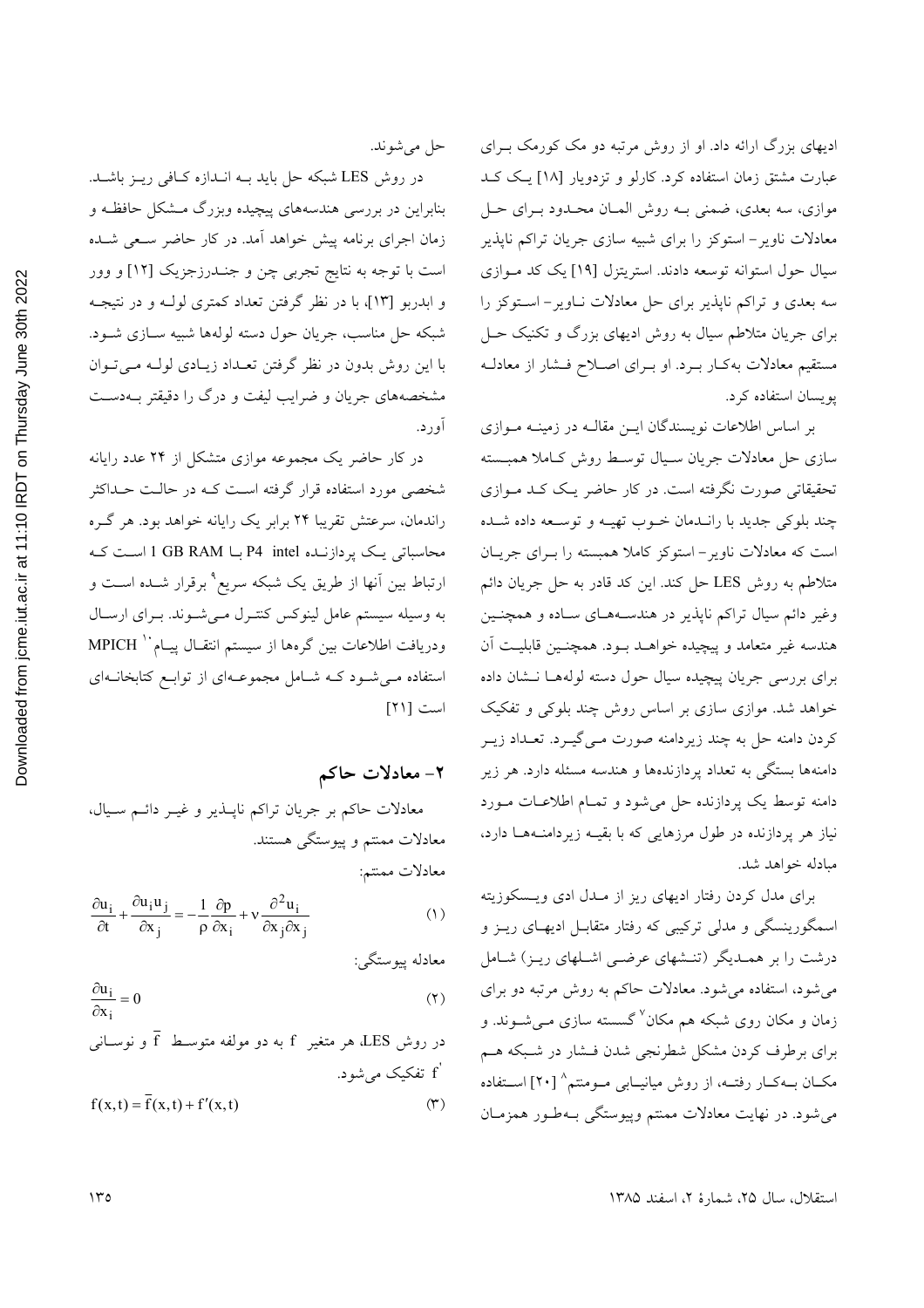عرضی، بیان کننده اثرات ادیهای کوچک بر ادیهای بزرگ است و جملــه  $\overline{\mathrm{u'_i \mathrm{u'}_i}} = \overline{\mathrm{u'_i \mathrm{u'}_i}}$ ، تنــشهای رینولـــدز، مربــوط بــه نوســـانات تصادفي اديهاي كوچک است. بر اساس ملل اسمگورینسگی [٢٣] و فرضيه ادي-ويسكوزيته بـه وسـيله تعريـف كـردن يـك ويـسكوزيته مـوثر اغتشاشات،  $v_t$  ، میتوان نوشت:  $\tau_{ii} = -2v_t\overline{S}_{ii}$  $(9)$ 

vt بستگی به میـدان جریـان دارد. وبـه صـورت زیـر تعریـف مى شود.

$$
v_t = 1^2 |\overline{S}| \tag{1.5}
$$

$$
\left|\overline{S}\right| = \sqrt{2\overline{S}_{ij}\overline{S}_{ij}}\tag{11}
$$

$$
\vec{S}_{ij} = \frac{1}{2} \left( \frac{\partial \bar{u}_i}{\partial x_j} + \frac{\partial u_j}{\partial x_i} \right)
$$
 (17)

1 طول اشلهای ریز است و بر اساس ابعاد هندسی شبکه و با استفاده از تابع استهلاک فون- دریست [۲۴و۲۵] به صورت زیر نوشته مي شود.

$$
1 = C_S \Delta \left\{ 1 - \exp(\frac{-y^+}{25}) \right\}
$$
 (17)

ثابت اسمگورینسکی است و بسته به نــوع جریــان معمــولا  $\rm\,C_S$ بين ٠/١ تا ٠/٢ است [٢۶]. ايـن ضـريب كنتـرل كننـده شـدت .<br>تلاطم میباشد و برای جریان حول دسته لولههــا برابــر بــا ۱۵٪ است. \*y نیز که فاصله بـدون بعـد شـده از دیـواره اسـت بـر اساس سرعت برشی دیواره و تنش برشی دیواره به صورت زیر نوشته مي شو د.

$$
y^{+} = \frac{yu^{*}}{v}
$$
 (12)

$$
u^* = \sqrt{\tau_w / \rho}
$$
 (10)

مدل اسمگورینـسکی اثـر تنـشهای عرضـی را بـه خـوبی مـدل نمي كند. جمله تنش عرضي در معادلـه (٨) معـرف اثـر اديهـاي کوچک و بزرگ روی همـدیگر اسـت. در حقیقـت ایـن جملـه مربوط به نیروهای تصادفی است کـه توسـط ادیهـای کوچـک روی ادیهای بزرگ (میدان فیلتر شده) اعمال مـیشـود. بـه هـر حال مدل کردن این جمله با تنـشهای ادیهـای کوچـک مـشکل  $f$  میتواند هر یک از متغیرهای جریـان باشــد.  $\bar{f}$  بخـشی از  $f$ است که حل می شود و شامل ادیهـایی کـه ابعادشـان بزرگتـر از ابعاد شبكه است، يعني قـسمت فيلتـر شـده متغيرهـاي جريـان، می شود. ٔf بخشی از متغیر f است که مدل می شــود و مربــوط به ادیهای جریان متلاطم است که ریزتر از ابعاد شبکه <sup>۱۱</sup> هـستند و شبکه حل نمی توانـد اَنهـا را بگیــرد. بــرای بــهدســت اَوردن معادلات جریان بـرای ادیهـای بـزرگ از طریـق انتگـرالگیـری معادلات حاکم بر جریان بے حسب ابعـاد هندسـی کوچـک و فیلتر کردن معادلات جریان در فرکانسهای بالا در فضای فوریـه، ادیهای کوچک جریان جدا خواهند شد. بـرای جریـان همگـن، لئونارد[۲۲] مولفه مربوط به ابعاد شبکه (سرعت متوسط) را بـه صورت زير تعريف كرد.

 $\overline{u}_i(\vec{x},t) = \int G(\vec{x},\vec{x}') u_i(\vec{x}',t) d\vec{x}'$  $(\mathfrak{F})$ 

تابع فیلتر G به صورت زیر است.

$$
G(\vec{x} - \vec{x}') = \prod_{i} G_i (x_i - x'_i)
$$
 (2)

یک فیلتر یک بعدی است. معمولا سه نوع تابع فیلتر  $G_i(\vec{x} - \vec{x}')$ میتوان بهکار برد که عبارتانــد از: تــابع فیلتــر پلــه ای<sup>۱٬</sup>، تــابع فیلتری که در فضای فوریه پله ای باشد<sup>۱۳</sup>، و تابع فیلتر گوس <sup>۱۴</sup>. با اعمال فیلتر روی معادلات ناویر–استوکز نهایتا معادلات فیلتر شده به صورت زیر حاصل می شود.

$$
\frac{\partial \overline{u}_i}{\partial t} + \frac{\partial \overline{u}_i \overline{u}_j}{\partial x_j} = -\frac{1}{\rho} \frac{\partial \overline{p}}{\partial x_i} + \upsilon \frac{\partial^2 \overline{u}_i}{\partial x_j \partial x_j} - \frac{\partial (\overline{u}_i u_j - \overline{u}_i \overline{u}_j)}{\partial x_j} \quad (9)
$$

$$
\frac{\partial \overline{u}_i}{\partial x_i} = 0 \tag{V}
$$

عبارت  $\overline{\mathrm{u}_i\mathrm{u}_j}-\overline{\mathrm{u}_i\mathrm{u}_j}$  معرف تنشهای اشــلهای ریــز $^\mathrm{o}$  اســت و شامل سه بخش است: تنشهای لئونارد، L<sub>ii</sub>، تنشهای عرضی، و تنشهای رینولدز، R<sub>ij</sub>، که باید بر حسب خـصوصیات، C<sub>ij</sub> اشلهای درشت مدل شوند.

 $\tau_{ij} = \overline{\mathbf{u}_i \mathbf{u}}_j - \overline{\mathbf{u}}_i \overline{\mathbf{u}}_j = (\mathbf{L}_{ij} + \mathbf{C}_{ij} + \mathbf{R}_{ij})$  $(\wedge)$ از روش مرتبه دو قابل صرف:ظر کردن است. چون با خطای قطع کردن هم مرتبه میشود. جملــه  $\overline{\overline{\overline{u}_i u'_1 + \overline{u'_1 u_1}}}$ ، تنــشهای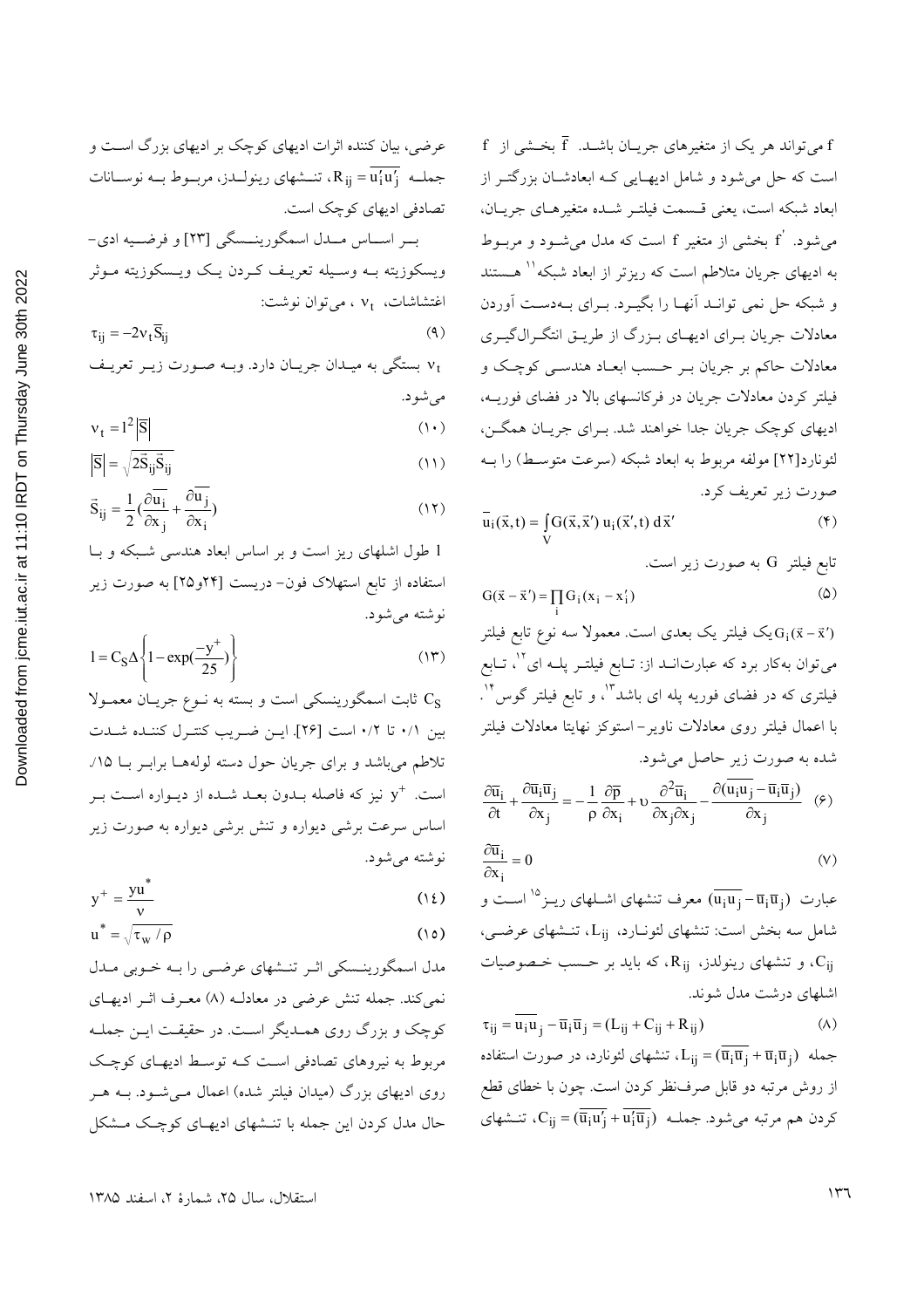

شکل ۱- نمونهای از المان حجم معیار برای شبکه غیر متعامد

است چون ماهیت آنهـا بـا یکـدیگر تفـاوت دارد. جملـه تـنش عرضی مربوط به تقابل ادیهای ریـز و درشـت روی همـدیگر و نیروهای بین آنها می شود، در حالی که جملـه تنـشهای ادیهـای ریز بیان کننده اثر اتلافی<sup>۱۶</sup> ادیهای ریز روی میدان جریان فیلتــر شده است [٢٧].

با استفاده از مدل تشابه ابعادی°` باردینا [۲۸] و اضافه کردن اثر تنشهای عرضی در مدل میتوان بـه نتـایج دقیقتـری دسـت یافت. ایده مدل تشابه ابعادی بر این اساس است که تقابـل بـین ادیهای بزرگ و کوچک، مشابه است با تقابــل بــین کــوچکترین ادي از اديهـاي بـزرگ بـا بزرگتـرين ادي از اديهـاي كوچـك. بنابراین مدل تشابه ابعادی با توجه به این مفهـوم و تـشابه بـین این دو اشل به صورت زیر بیان می شود.

$$
\mathbf{u}'_1 = (\mathbf{u}_1 - \overline{\mathbf{u}}_1) \approx (\overline{\mathbf{u}}_1 - \overline{\overline{\mathbf{u}}}_1) \tag{19}
$$

$$
\tau_{ij} = C_B (\overline{u}_i - \overline{\overline{u}}_i)(\overline{u}_j - \overline{\overline{u}}_j)
$$
 (1V)

که در آن  $(\overline{\mathrm{u_i}})$  یعنی دوبـار فیلتـر کـردن سـرعت و  $\mathrm{C}_{\mathrm{B}}$  نیـز ثابت باردیناست. این روش به انـدازه کـافی خاصـیت اتلافـی نـدارد. بنـابر ايــن بــا تركيــب آن بــا مــدل ادى ويــسكوزيته اسمگورینسکی مدل ترکیبی حاصل میشود کـه هـم خاصـیت اتلافی دارد و هم اثرات تنشهای عرضی را در خود دارد:

$$
\tau_{ij} = B_{ij} - 2v_t S_{ij}
$$
\n(1A)

که  $\rm{B_{ij}}$  مجموع تنشهای عرضی ولئونارد است و به صورت زیر

$$
B_{ij} = -\frac{\Delta^2}{12} \frac{\partial u_i}{\partial u_k} \frac{\partial u_j}{\partial u_k}
$$
 (14)

در این مدل مقدار  $C_{\rm S}$  برای جریان حول دسته لولهها برابـر بـا ٠/١٢ است.

در نهایت چون برای گسسته سـازی معـادلات از روش حجـم محدود استفاده می شود، شکل انتگرالی معادلات ناویر- اسـتوکز فیلتر گیری شده عبارتاند از:

$$
\frac{\partial}{\partial t} \int_{\forall} \rho u_i \, d\forall + \int_{S} \rho u_i \vec{V} \cdot \vec{n} \, ds - \int_{S} \frac{\partial p}{\partial x_i} \, d\forall \n- \int_{S} (\mu + \rho v_t) (\frac{\partial u_i}{\partial x_j} + \frac{\partial u_j}{\partial x_i}) \cdot \vec{n} \, ds - \int_{\forall} Q_i^{\bullet} \, d\forall = 0
$$
\n(7.)

$$
\frac{\partial}{\partial t} \int_{\forall} \rho \, d\forall + \int_{S} \rho \vec{V} . \vec{n} \, ds = 0 \tag{1}
$$

عبارت چشمه در رابطـه (۲۰) در مـدل ترکیبـ از رابطـه (۱۹) جايگذاري مي شو د.

$$
\int_{\forall} Q^{\bullet} d\forall = -\int_{S} \rho \frac{\Delta}{12} (\frac{\partial u_{i}}{\partial x_{k}} \frac{\partial u_{j}}{\partial x_{k}}) i_{j}.\vec{n} ds
$$
\n(11)  
\n22)  
\n33  
\n44  
\n-45  
\n-56  
\n-67  
\n-68  
\n-69  
\n-10  
\n-11  
\n-12  
\n-13  
\n-15  
\n-15  
\n-16  
\n-10  
\n-10  
\n-11  
\n-12  
\n-15  
\n-16  
\n-10  
\n-11  
\n-12  
\n-15  
\n-16  
\n-16  
\n-16  
\n-17  
\n-18  
\n-19  
\n-19  
\n-10  
\n-10  
\n-10  
\n-10  
\n-10  
\n-10  
\n-10  
\n-10  
\n-10  
\n-10  
\n-10  
\n-10  
\n-10  
\n-10  
\n-10  
\n-10  
\n-10  
\n-10  
\n-10  
\n-10  
\n-10  
\n-10  
\n-10  
\n-10  
\n-10  
\n-10  
\n-10  
\n-10  
\n-10  
\n-10  
\n-10  
\n-10  
\n-10  
\n-10  
\n-10  
\n-10  
\n-10  
\n-10  
\n-10  
\n-10  
\n-10  
\n-10  
\n-10  
\n-10  
\n-10  
\n-10  
\n-10  
\n-10  
\n-10  
\n-10  
\n-10  
\n-10  
\n-10  
\n-10  
\n-10  
\n-10  
\n-10  
\n-10  
\n-10  
\n-10  
\n-10  
\n-10  
\n-10  
\n-10  
\n-10  
\n-10  
\n-10  
\n-10  
\n-10  
\n-10  
\n-10  
\n-10  
\n-10  
\n-10  
\n-10  
\n-10  
\n-10  
\n-10  
\n-10  
\n-10  
\n-10  
\n-10

# ٣- روش حل عددي

برای گسسته سازی معادلات از روش حجم محدود استفاده می شود. شبکه بهکار رفته شبکه هم مکان است و تمـام متغیرهـا روي نقاط مركزي المانها تعريف مي شوند. شكل (١) نمونـهاي از حجم کنترل بهکار رفته بـرای هندسـه غیـر متعامـد را نـشان میدهد. در این شکل نقطه P مرکز المان حجـم کنتـرل و نقــاط E ، S ،N و W به ترتيب مربوط نقطه مركزي المانهـاي شـمالي، جنوبي، شرقي و غربي المان اصلي انـد و نقـاط e ، s ،n و w بـه ترتیب نقاط مربوط به سطوح شمالی، جنوبی، شـرقی و غربـی المان اصلی هستند. در مرز زیر دامنهها (بخشهای تقـسیم بنـدی شده از یک دامنه حل کلی که نقاط داخلی هر کدام توسط یـک پردازنده حل می شود)، مخصوصا در مورد سطوحی که به

استقلال، سال ٢۵، شمارهٔ ٢، اسفند ١٣٨۵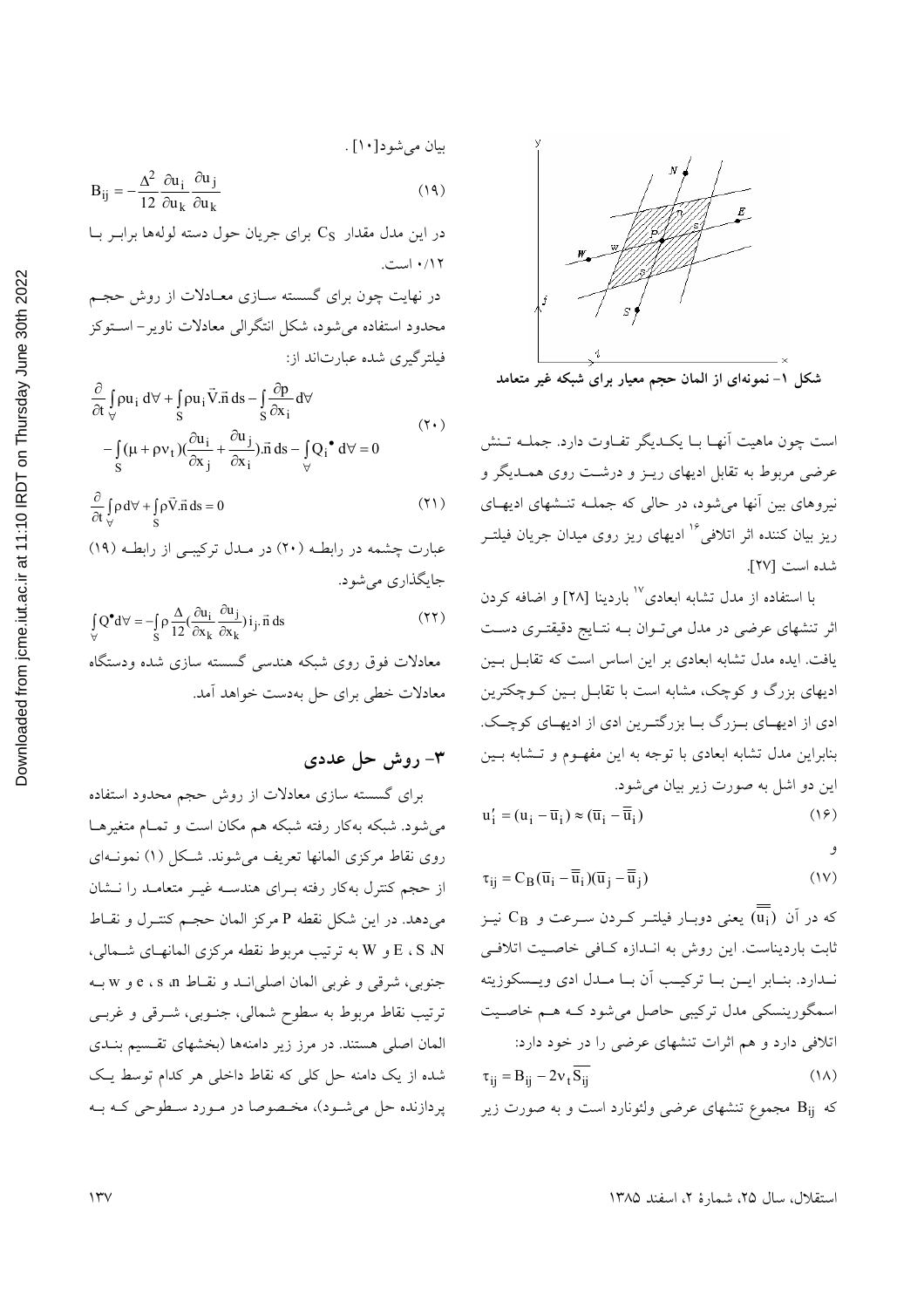Downloaded from jcme.iut.ac.ir at 11:10 IRDT on Thursday June 30th 2022

صورت فيصل مشترك دو زيير دامنـهانـد بايـد شـرايط مـرزى مخصوص اعمال شود. از آنجا که معادله در هر نقطـه از شـبکه شامل اطلاعات چهـار نقطـه مجـاور آن نقطـه اسـت، در مـورد مرزهای فصل مشترک دو زیردامنه اطلاعات نقاط مرزی مجـاور نیز مورد نیاز خواهد بود. این مطلب در موازی سازی بسیار مهم است و در بخش بعدی بیشتر به آن پرداخته خواهد شد. استفاده از آرایش هم مکان متغیرها علاوه بر سادگی برنامه نویسی، عدم نیاز به میانیابی، کاهش حجم عملیات جبری و سادگی در اعمال شـرایط مـرزي، بـراي مـوازي سـازي وتفكيـك مرزهـاي بـين زیردامنه ها، خصوصا در هندسههای پیچیده و غیر متعامد بسیار مفيد است. اين نوع چينش متغيرها بر روى نقاط شـبكه، اعمـال شرایط مرزی را خصوصا بر روی مرزهای بین زیر دامنه ها، ب راحتی امکانیذیر می سازد.

در گسسته سازی معادلات برای جمله زمان از روش مرتب دو کرانک-نیکلسون استفاده شده است. برای جمله دیفیوژن از روش تفاضل مرکزی مرتبـه دو و بـرای جابـهجـایی از روش اصلاح تاخیری<sup>۱۷</sup> مرتبه دو استفاده شده اسـت [۲۹]. در نهایـت معادلات خطى شده حاصل عبارتاند از:

معادله ممنتم در جهت x ( معادله u):

 $Cu_{P}^{u}*u_{P}+Cu_{N}^{u}*u_{N}+Cu_{S}^{u}*u_{S}+Cu_{E}^{u}*u_{E}+Cu_{W}^{u}*u_{W}$ +  $Cp_P^u$  \*  $p_P$  +  $Cp_N^u$  \*  $p_N$  +  $Cp_S^u$  \*  $p_S$  +  $Cp_E^u$  \*  $p_E$  +  $Cp_W^u$  \*  $p_W$  =  $b_u$  $(11)$ 

معادله ممنتم در جهت y، ( معادله v ):

 $CV_{P}^{V} * v_{P} + CV_{N}^{V} * v_{N} + CV_{S}^{V} * v_{S} + CV_{E}^{V} * v_{E} + CV_{W}^{V} * v_{W}$ + $Cp_{P}^{V}$  \*  $p_{P}$  +  $Cp_{N}^{V}$  \*  $p_{N}$  +  $Cp_{S}^{V}$  \*  $p_{S}$  +  $Cp_{E}^{V}$  \*  $p_{E}$  +  $Cp_{W}^{V}$  \*  $p_{W}$  =  $b_{V}$  $(YL)$ 

معادله پیوستگی، معادله (p) :

 $Cp_{P}^{p} * p_{P} + Cp_{N}^{p} * p_{N} + Cp_{S}^{p} * p_{S} + Cp_{E}^{p} * p_{E} + Cp_{W}^{p} * p_{W}$ +  $Cu_P^p * u_P + Cu_N^p * u_N + Cu_S^p * u_S + Cu_E^p * u_E + Cu_W^p * u_W$  $+C v_{P}^{p} \ast v_{P}+C v_{N}^{p} \ast v_{N}+C v_{S}^{p} \ast v_{S}+C v_{E}^{p} \ast v_{E}+C v_{W}^{p} \ast v_{W}=b_{p}$  $(50)$ 

در روابط فوق زيرنويس P مربوط بـه نقطـه مركـزى المـان حجم معیار است و زیرنویسهای E ، S ، N و W بـه ترتیـب

مربوط بـه نقـاط شـمالي، جنـوبي، شـرقي و غربـي نقطـه P هستند. بالا نویسهای v ،u و p به ترتیب اشاره به معادلات u و p دارند. به عنوان مثال ضریب Cp $_{\rm W}^{\rm V}$  معرف ضریب فشار  $_{\rm V}$ مربوط به نقطه غربی المان حجم معیار در معادله v است که در pw يعني فشار نقطه غربـي المـان حجـم معيـار ضـرب مې شو د.

برای بهدست آودن معادلـه فـشار، از روش میانیـابی ممنـتم استفاده شده است. بدین صورت که معادله بقای اندازه حرکت خطی در جهت x برای سه حجم کنترل حول نقـاط P ، e و E. شکل (۱) نوشته و سـه رابطـه بـهدسـت آمـده بـا هـم ترکيـب می شوند و از آنها سـرعت روی وجــه e، یعنــی u<sub>e</sub> بــهدســت می آید که به آن سرعت جابـهجـایی<sup>۱۹</sup> گفتـه مـی شـود و شــامل جملات فشاری هم است. اگر به همین ترتیب سرعتهای uw و  $u_s$  نیز محاسبه شود و در معادله بقای جـرم مربـوط بــه  $u_n$ المان حجم كنترل اصلى قـرار داده شـود، نهايتـا معادلـه فـشار به دست خواهد آمد. برای اطلاعات بیشتر در این زمینه می توان به مرجع [٢٠] مراجعه كرد.

### ٤- موازي سازي

موازی سازی کد حاضر بر اساس روش جلدا سازی دامنـه حل انجام می شود. در این روش کل دامنه حل به تعــدادی زیــر دامنه تقسیم می شود و پردازندهها بهطور موازی هر ک1ام نقاط داخلی یک یا چند زیر دامنه را حل میکنند. تعداد زیر دامنهها به ابعاد مسئله مورد بررسی و حجم محاسباتی هـر زيـر دامنـه بستگی دارد. اگر تعداد زیردامنهها از تعـداد پردازنـدههـا بیـشتر باشد بیش از یک زیر دامنــه بــه یــک پردازنــده اختــصاص داده خواهد شد. البته این کار باید بــا توجــه بــه توزیــع متعــادل بــار محاسباتی پردازندهها انجام شود تـا رانـدمان بهینـه بـرای كـل مجموعه بەدست آبد.

زير دامنهها همپوشاني ندارند و هر پردازنده فقط نقاط مربوط به خود را پردازش میکند. به هر حال هـر پردازنـده بـرای انجـام عملیات روی نقاط مرزی زیردامنه های مربوط بـه خـود احتیـاج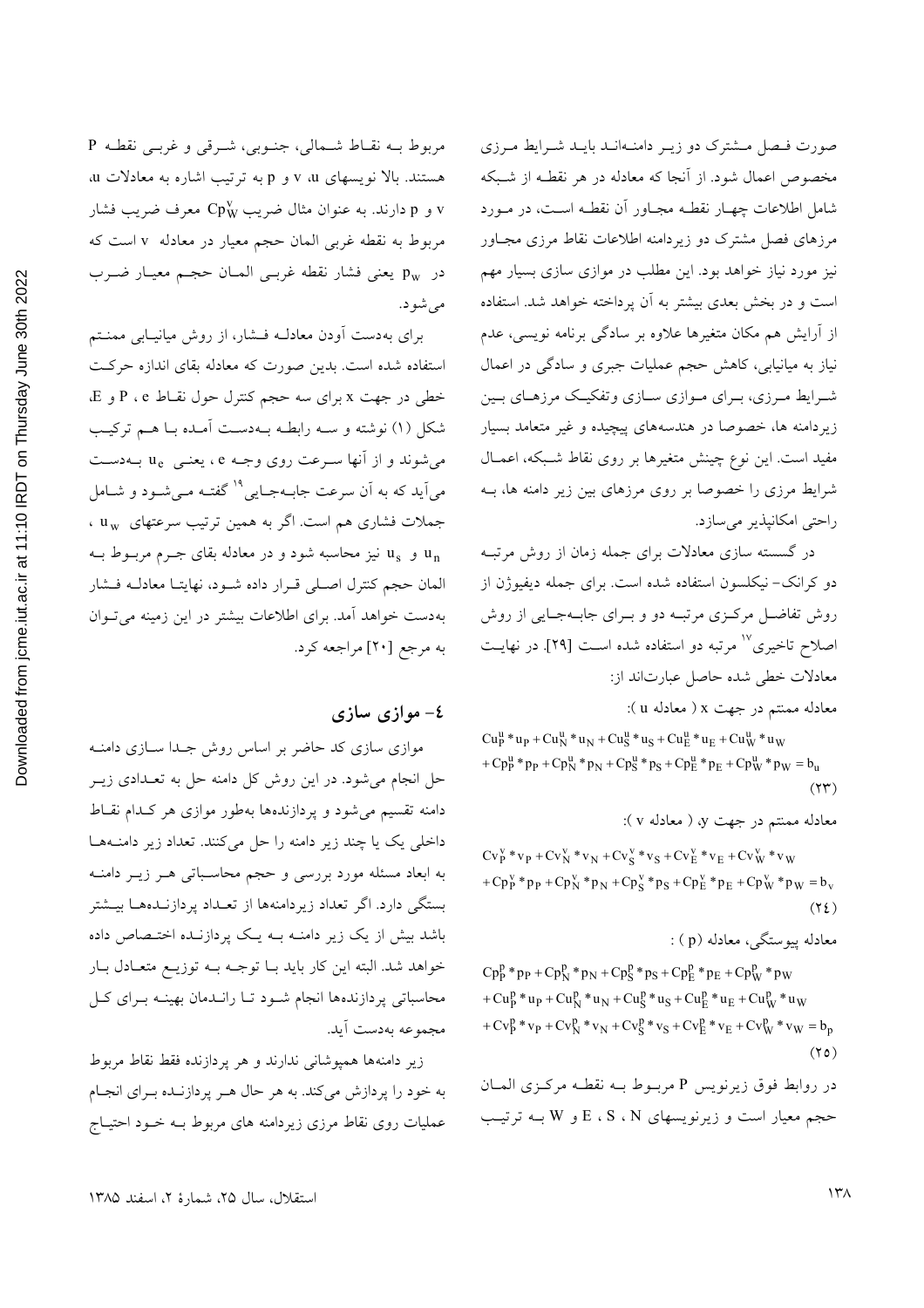

شکل ۲– مرز بین دو زیر دامنه وردیف سایهای

به اطلاعـات نقـاطي دارد كـه ايـن نقـاط، همـان نقـاط داخلـي زیردامنههای مجاورند. بنابراین لازم است که یک ردیف نقطـه در طول مرز زیر دامنهها تعریف شود که اطلاعات مورد نیـاز را از زیر دامنه مجاور دریافت کند و برای محاسبات در هر مرحله بتوان از آنها استفاده کرد. این اطلاعات که اصطلاحا در ردیف سایهای بست مسکل (۲) ذخیره می شوند بهطور مرتب توسط ارتباط بین پردازنده ها جدیـد مـیشوند. بـه ایـن رونـد، همپوشانی ذخيرهاي بالسمي گويند [٣٠].

به این نکته باید توجه کرد که مرزهای بین زیردامنـههـا بـا مرزهای عادی تفاوت اساسی دارند. بهطور کلی هر نقطه داخلی برای انجام محاسبات مربوطه احتیاج به اطلاعـات چهـار نقطـه مجاور خود دارد و در مرز بین زیردامنهها حداقل یکی از این چهار نقطـه مربـوط بــه زيــر دامنــه مجــاور اسـت. حــال چــون پردازندهها بهطور موازی به حل زیردامنهها میپردازند بهناچار اطلاعات مربوط به این نقطه از محاسبات قبلی گرفته مـی شـود. این امر باعث کندی روند همگرایی یک کـد مـوازی نــسبت بــه

یک کد غیر موازی می شود کـه البتـه در صـورتی کـه در حـین محاسبات از تعدادی تکرار داخلـی اسـتفاده شـود و ضـمن آن ضرایب و مقـادیر روی ردیـف سـایه ای مرتـب جدیـد شـود، مي توان به همگرايي خوبي رسيد. نحـوه تبـادل اطلاعـات بـين پردازندههای مجاور در شکل(۳) نشان داده شده است. الگوریتم و روند محاسبات در کد حاضر بهطور خلاصه بلدین صورت خواهد بود:

- ۱– آماده سازی و خواندن اطلاعات مسئله از جمله مشخصات هندسی هر زیر دامنه و نوع مرزها و همسایههـای هـر زیـر دامنه.
- ۲- محاسبه کلیه پارامتر های هندسی هـر زیـر دامنـه از جملـه مشخصات هندسی ردیف سایه ای توسط پردازنده مربوطه (مبادله تمام متغيرهاى هندسى مورد نياز براى مرزها ونقاط نزديک مړز).
- ۳- محاسبه سرعتها و فسشار قـدیمی ( بـرای بـهکـار بـردن در جملات زمانی )

استقلال، سال ٢۵، شمارهٔ ٢، اسفند ١٣٨۵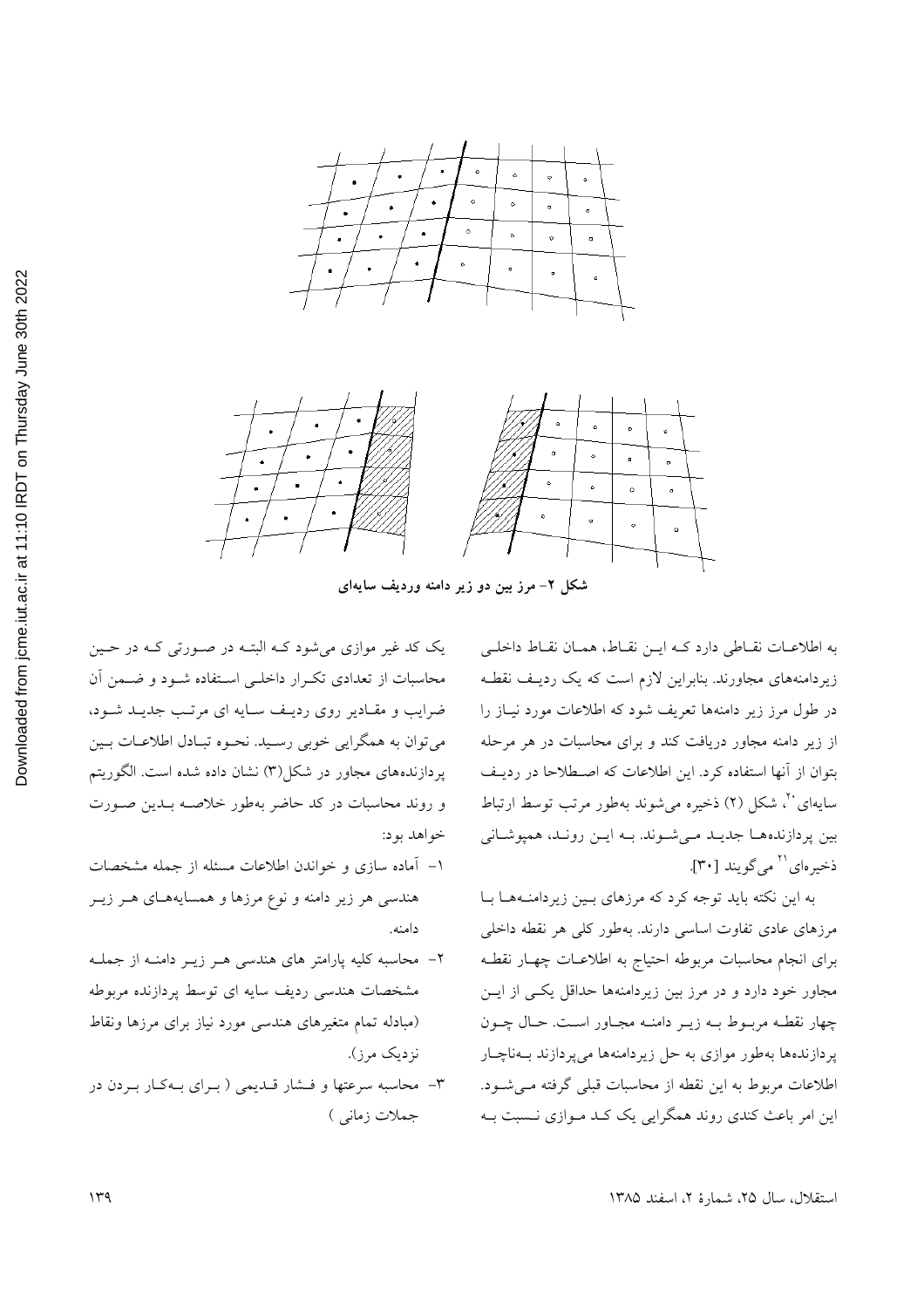

شکل ۳- نحوه تبادل اطلاعات بین یک پردازنده و چهار پردازنده مجاور

- ۴– محاسبه ضرایب معادلات سرعت و فشار ( در ایــن بخـش برای مرزهایی که همسایه دارند باید ضرایب مربوطه بهطور مجزا محاسبه شود و متغیرهای مورد نیاز بسین یردازنـدههـا مبادله شود).
- ۵– اعمال شرایط مرزی ( با توجـه بـه نـوع مرزهـا شـرایط مرزی مربوطه اعمال می شود ضمنا در مورد مرز بین دو زیر دامنه نیز اطلاعات مورد نیاز باید مبادله یـا محاسـبه شو د.
- ۶– حل دستگاه معادلات خطی شده و همبسته برای سـرعتها و فشار به طور همزمـان و مـستقيم ( هـر پردازنـده دسـتگاه معادلات مربوط به خود را حل میکند و بعد از حل مقادیر روي مرزها اصلاح مي شوند.
- ۷– محاسبه مقدار باقیمانده و یا هر معیـار دیگـری کـه بــرای اطمینــان از حــصول همگرایــی بــه کــار مــی رود. مقــدار ماکزیمم باقیمانده در هر زیر دامنه حساب می شود سـپس توسط پردازنده اول جمع آوری شده، مقدار ماکزیمم آنها در کـل دامنـه محاسـباتی بـهدسـت آمـده و بـرای تمـام پردازندهها ارسال می شود. در صورتی که باقیمانده مذکور

از مقدار مورد نظر برای همگرایی کمتر باشد این مرحله زمانی متوقف شده، محاسبات بـرای پلـه زمـانی بعـدی ازمر حله ۴ تکرار می شود. ٨- چک کردن زمان بـرای ادامــه يــا توقـف برنامــه در حالــت غير دائم.

٥- نتايج

برای چک کردن صحت محاسبات، دقت نتـايج و بـازده موازی سازی کد، جریان آرام داخل یک حفره غیر متعامد با مرز متحرک<sup>۲۲</sup> توسط کد موازی وکد غیر موازی حـل شــده و نتــایج حاصل با هم مقایسه شده است. در ادامــه جریــان مــتلاطم روی دسته لوله بهطور کامل بررسی شده است. در زیر هر یک از این نتايج توضيح داده شده است.

### الف- جريان داخل حفره غيرمتعامد با مرز متحرك

جریان داخل حفره غیر متعامد با مرز بالایی متحرک بـا زاویــه ۳۰ درجه و عدد رینولدز (بر مبنـای طـول حفـره و سـرعت لبـه بالایی) ۱۰۰۰ بررسی شده است. این مسئله با یک، دو، چهار، نـه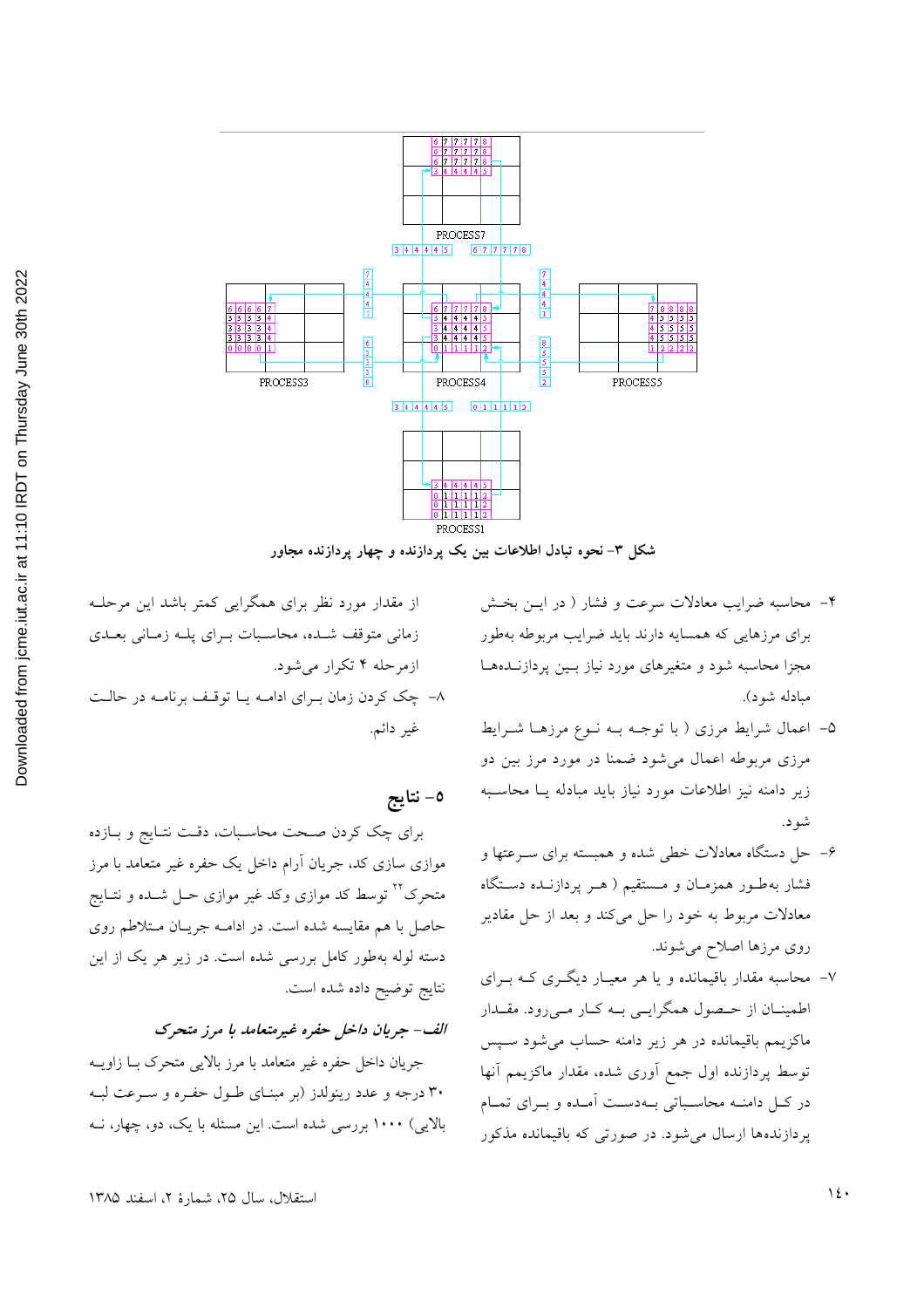

شکل ۵ – خطوط جریان حفره غیر متعامد ۳۰ درجه



**شکل ۹– مولفه u سرعت روی خط وسط حفره غیر متعامد (-3 -%\_)**

ملاحظه میشود که انتخاب شـبکه بــا ۱۲۲×۱۲۲ نقطــه مناســب است. در شکلهای (۷) و (۱۰) مقایسهای بین نتایج بهدست آمده و نتایج دمیروزیک و همکارانش[۳۱] انجام شده است که تطابق خوبی را نشان می دهد. برای این مسئله نتـایج مربـوط بـه حـل موازی با ۱۶ پردازنده با حل غیـر مـوازی ( بـا اسـتفاده از یـک پردازنده) در شکلهای (۸) و (۱۱) مقایسه شـده اسـت. در ایـن شكلها نتـــايج حــل غيــر مــوازي بـــا يــك خــط نـــازك و



شکل ۴– دامنه حل و تفکیک ان به ۱۶ زیردامنه برای مسئله حفره



شکل ۶– مولفه v سرعت روی خط مرکزی افقی حفره غیر متعامد **(-3 -%\_)**



و شانزده پردازنده حل شده است. شکل (۴) یک نمونـه از کـل دامنه حل که به ۱۶ زیردامنه تقسیم شـده را نـشان مـیدهـد و خطوط جريان مربــوط بــه اّن در شــكل (۵) رســم شــده اســت. همان طور که ملاحظه می شود پیوستگی و یکنواختی خطـوط جريان خصوصا در مرزهاى بين زيردامنهها بسيار خــوب اسـت. شکلهای (۶) و (۹) مولفههای سرعت روی خط وسط حفره ک با استفاده از شبکههای مختلف بهدست آمدهاند را نشان می دهد.

Downloaded from jcme.iut.ac.ir at 11:10 IRDT on Thursday June 30th 2022 [Downloaded from jcme.iut.ac.ir at 11:10 IRDT on Thursday June 30th 2022](https://jcme.iut.ac.ir/article-1-396-fa.html)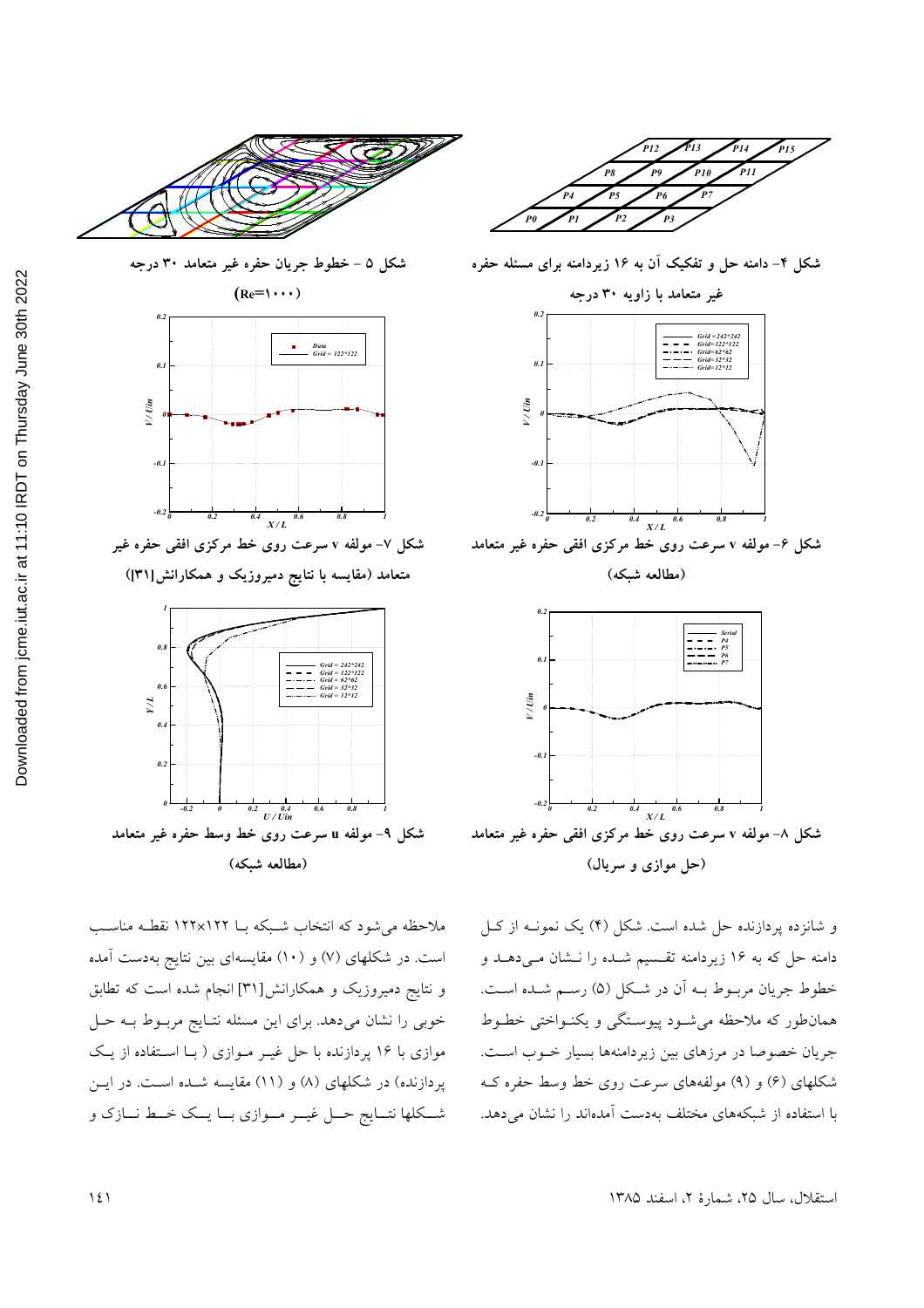

شکل ۱۰- مولفه u سرعت روی خط وسط حفره غیر متعامد (مقایسه با نتایج دمیروزیک و همکارانش[۳۱])

پیوسته و نتایج حل موازی با خطوط ضخیم و غیر پیوسته نـشان داده شده است. هر قسمت از این خطوط غیر پیوسته مربوط بـه یک پردازنده است که در راهنمای شکل مشخص شده است.در شکل(۸) مولفه عمودی سرعت محاسبه شده روی خط مرکـزی افقی حفره توسط پردازندههای شماره (۴) تا (۷) نشان داده شده است. همچنین در شکل(۱۱) مولفه افقی سرعت محاسبه شده روی خط مورب وسط حفره توسط پردازنـدههـای شـماره (۱)، (۵)، (۹) و (۱۳) نشان داده شده است. همان طور کـه مـشاهده می شود نتایج حاصل حـاکی از دقـت بـسیار خـوب جوابهـا و تطابق حلهای موازی و سریال (غیر موازی ) میباشد.

ضریب افزایش سرعت°'' (Su) و بازده (n) موازی ســازی به صورت زیر تعریف می شوند:

$$
Su = \frac{t_S}{t_P} \tag{79}
$$

 $t_P$  که در آن  $t_S$  زمان اجرای برنامه توسط کـد غیــر مــوازی و زمان اجرای برنامه توسط کد موازی است.

$$
\eta = \frac{1}{n} \text{Su} \tag{YV}
$$

که در آن n تعداد پردازندههاست. جدول (۱) مقادیر به دست آمده ضریب افـزایش سـرعت و بـازده را بـرای مـسئله مـورد بررسـي نـشان مـي٥هـد. بـازده و ضـريب افـزايش سـرعت موازی سازی نشان داده شده در جدول فوق بیان کننده کارکرد خوب برنامه است. همان طور که از شکل (۵) دیلده می شود ساختار جریان سیال در داخل حفره بهگونهای است که تفکیک



شکل ۱۱- مولفه u سرعت روی خط وسط حفره غیر متعامد (حل موازی و سریال)

دامنه حل به دو زیردامنه توسط فهل مشترک افقی بهتـر از تفکیک توسط فصل مشترک غیر افقی است. بـه همـین دلیـل بازده نشان داده شده در جدول (۱) برای دو پردازنده در صورتی که فصل مشترک افقی باشد بیشتر از حالتی است ک فصل مشترک عمودی باشد.

نکتـه قابـل توجـه در جـدول (١) بيــشتر از يـک بــودن بازدههاست. دلیل این امر به نوع حل کنندهای مربوط می شـود که برای دستگاه معادلات خطی و کوپل موجود بهکار مـیرود. حل کننده اسپارسیک<sup>۲۲</sup> دسـتگاه معــادلات خطـی شــده را بــه صورت مستقيم حـل مـىكنـد [٣٢] و زمـان لازم بـراى حـل دستگاه معادلات توسط این حل کننده به صورت غیـر خطـی با ابعاد مسئله تغییر می کند، بنابراین در مـوازی سـازی برنامـه هنگامی که هر پردازنده تعداد نقاط کمتری را حل می کند زمان لازم خیلی کاهش می یابد. به این معنی که در یک حل موازی اگر زمان محاسباتی بهکار رفته برای تمام پردازندهها را با هـم جمع كنيم از زمان محاسباتي لازم براي حل كردن تمام ناحيـه حل توسط یک پردازنده به صورت غیر موازی، کمتـر خواهــد شد. به این حالت اصطلاحا ضریب *افزایش سرعت فوق* خطی<sup>۲۵</sup> گفته میشود. برای روشن شدن این موضوع مـیتـوان بـه زمـان لازم بـراي حـل يـك مرحلـه از مـسئله در حالـت موازی و غیر موازی توجه کـرد. بـرای یـک شـبکه ۱۲۲×۱۲۲ نقطـهاي، در حـل غيــر مــوازي، زمــان لازم بــراي يــک

استقلال، سال ٢۵، شمارهٔ ٢، اسفند ١٣٨۵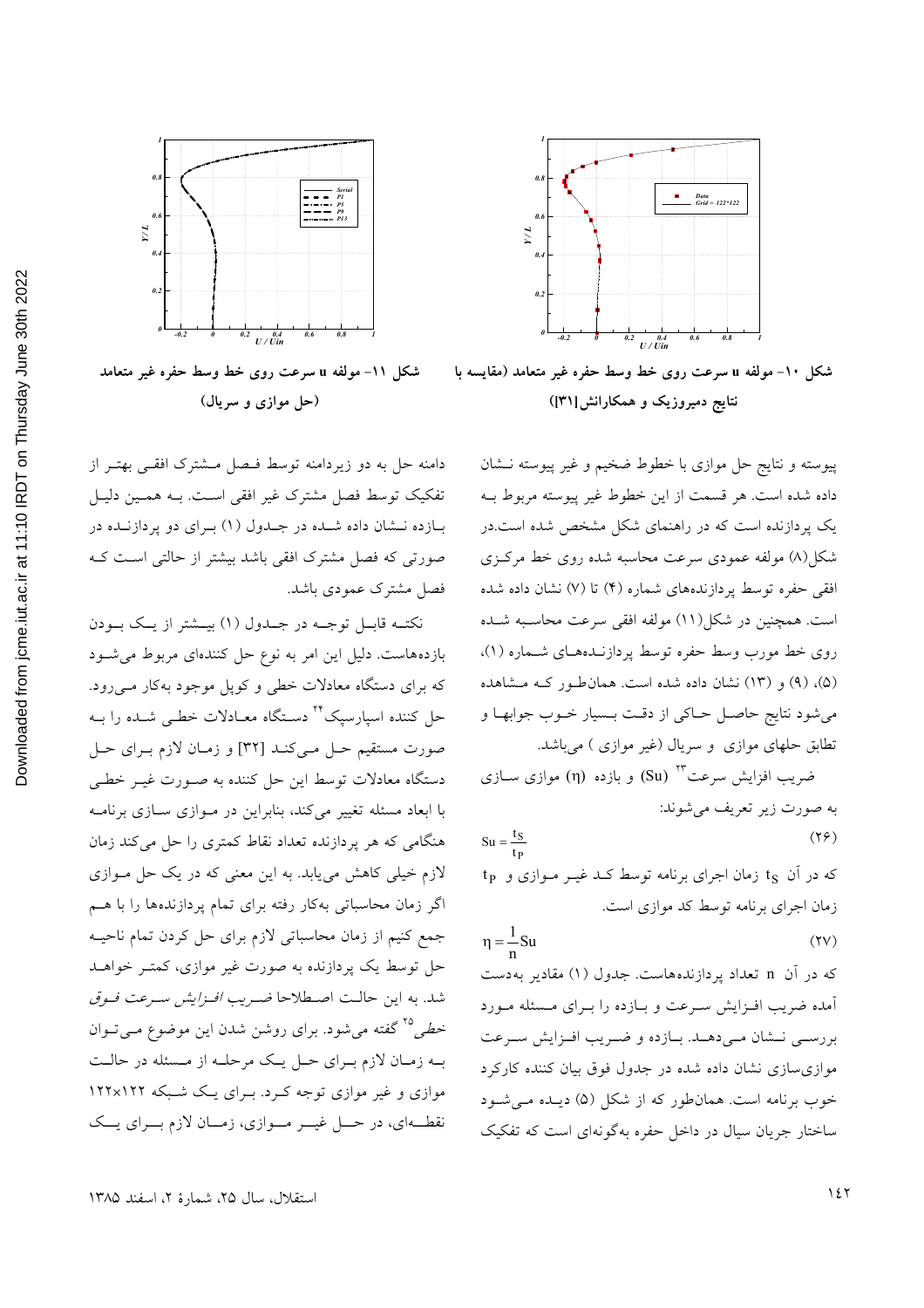| تعداد نقاط شبكه                                                          |  |
|--------------------------------------------------------------------------|--|
| تعداد تکرار برای رسیدن به همگرایی<br>تعداد پردازنده ها<br>S u<br>η       |  |
| $(177\times 177)$<br>۳۱۳۹                                                |  |
| $Y(5Y\times YY)$<br>$\mathbf{r}/\cdot\mathbf{r}$<br>۳۱۴۹<br>۱/۵          |  |
| $Y(1YY\times Y)$<br>$Y/\cdot Q$<br>$\mathfrak{r}/\mathfrak{r}$ .<br>۳۱۶۲ |  |
| 9/17<br>$Y(5Y\times 5Y)$<br>۴<br>Y/YQ<br>۳۱۶۷                            |  |
| 19/5<br>$9(YX+Y)$<br>$Y/\Omega$<br>٣٢۶۴                                  |  |
| $19(TY\times TY)$<br>۱۶<br>۲۴/۶<br>rrv.<br>۱٬۵۴                          |  |

جدول ۱ – نتایج حل موازی جریان داخل حفره غیر متعامد ۳۰ درجه



مرحله زمانی ۲۴/۴ ثانیه است، در صورتی که همین مسئله با ۴ عدد پردازنده به صورت موازي حل شود اين زمـان برابـر بـا ٢/٨ خواهد شد ( در این صورت هـر پردازنـده تعـداد ۶۲×۶۲ نقطـه يعني حدود يک چهارم نقاط دامنه کلي را حل ميکنـد). ملاحظـه می شود که افزایش سرعت در این حالت خیلی بیـشتر از چهـار برابر است. در عین حال اگـر ایــن مــسئله توسـط یــک پردازنــده وتعداد ۶۲×۶۲ نقطه حل شود، زمان لازم برای یک مرحله زمـانی ٢/٧ ثانيه خواهد شد. اين بدين معنى است كه زمان مصرف شـده برای انتقال اطلاعات در حالت موازی ۰/۱-۲/۷=۲/۸ ثانیـه اسـت. این مقدار فقط معادل ۴ درصد کل زمـان اجـرای برنامـه خواهـد است که نشان دهنده راندمان بالای موازی سازی است.

#### ب- جريان متلاطم روى دسته لوله ها

بعد از اینکه کارایی کد برای حـل مـسائل مـوازی و مـتلاطم و همچنین هندسه غیر متعامد بررسی شد، جریان متلاطم روی دسته لولهها مورد بررسي قرار گرفت. به علت پيچيـدگي خـاص جريـان روي دسته لولهها بررسي تجربي أن معمولا مشكل است، لـذا حـل عددی چنین جریانهایی می تواند راه مناسبی بـرای بـهدسـت آوردن مشخصههای جریان باشد. از طرفی چون دسته لولهها شـامل تعــداد

استقلال، سال ٢۵، شمارهٔ ٢، اسفند ١٣٨۵

زیادی لوله به صورت مجتمع اند، حل کامل چنین هندسهای بسیار سنگین و زمانبر خواهد بود. این مشکل زمانی کـه جریـان مـتلاطم بـا اعـداد رينولـدز بـالا و مـدلهاي LES مـد نظـر باشـد تـشديد خواهد شد. زیرا حافظه و زمان بسیار زیادی برای حـل برنامــه لازم خواهد بود. از این٫رو با در نظر گرفتن تعداد کمتری لوله و کوچک كردن ناحيه حل امكان بررسي دقيقتـر جريــان بــا امكانــات موجــود .<br>میسر خواهد بود. منتهی باید تعداد لولهها و شرایط مرزی بهگونــهای باشد که با فرضیات مناسب بتوان نتایج خوبی از حل مسئله گرفت كه با نتايج تجربي دسته لولهها مطابقت داشته باشد.

با توجه به نتایج تجربی چن و همکارانش [۱۲] و وور [۱۳] که جریان از لوله سوم به بعد تغییر زیادی نمیکند، تعداد پنج عدد لوله در یک ردیف در نظر گرفته شده است. بـرای ناحیــه بعـد از لولــه پنجم از سرعتهای بعد از لوله چهارم استفاده شده و در مـورد فــشار نیز با توجه به افت فشار در کل مسئله و یـا در طـول لولـه چهـارم، فشار بعد از لوله پنجم مشخص شـده اسـت. بـراي مـرز بـالايي و پایینی دسته لوله شرط پریودیک اعمال خواهد شد. در شکل (١٢) هندسـه كلـي مـسئله و شـرايط مـرزي آن نـشان داده شـده اسـت. همچنـین در شـکل (۱۳) نحـوه تقـسیم بنـدي ناحیـه حـل بـه ده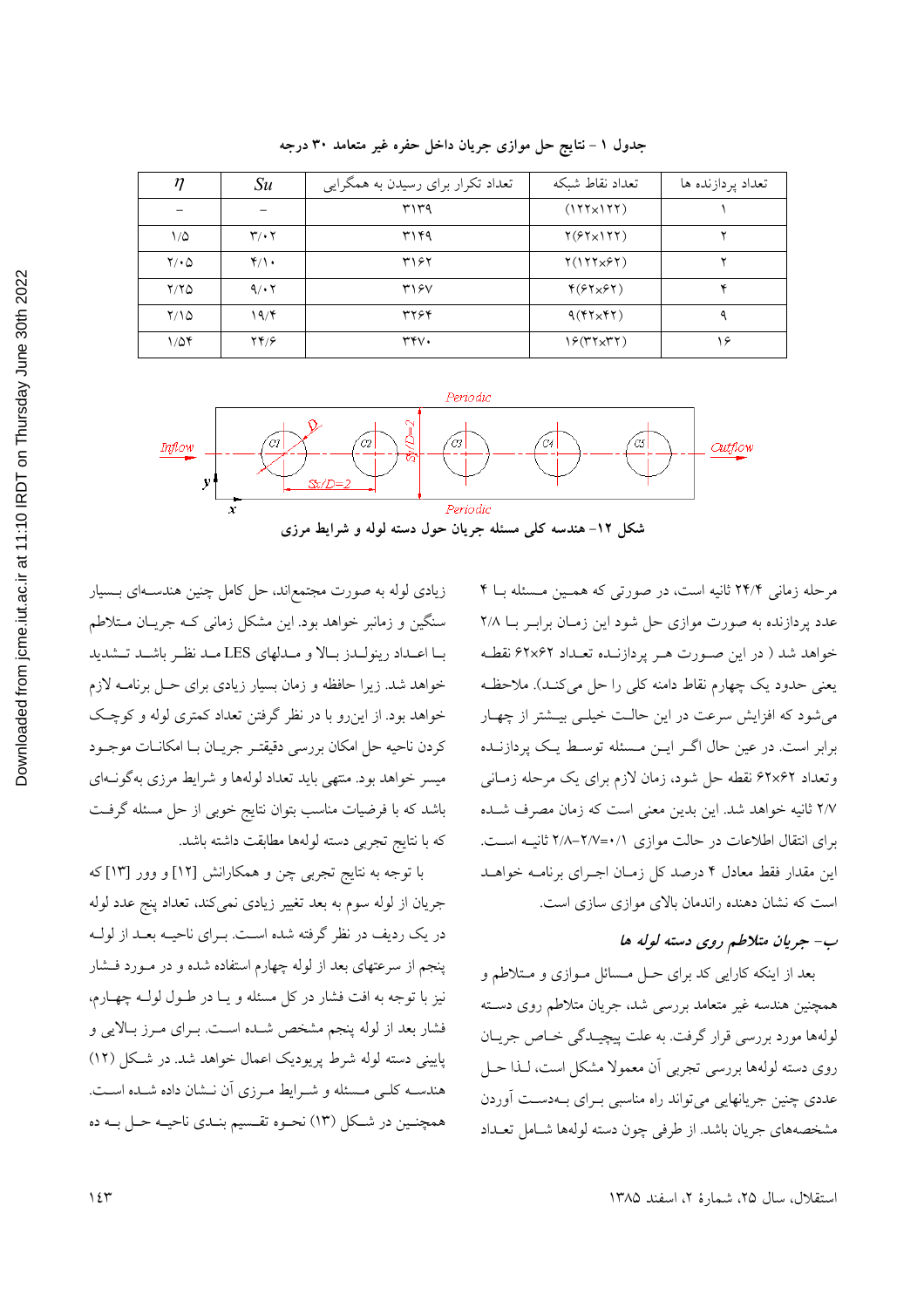

شکل ۱۳ – دامنه حل و تفکیک آن به ۱۰ زیردامنه برای جریان روی دسته لوله



شکل ۱۴- نمونهای از شبکه بندی



عددي را با كار تجربي آنها مقايسه كرد. بـا ايـن شـرايط پـيش بينـي میشود که جریان اطراف لوله چهارم معیار خوبی برای مقایسه باشـد. مسئله در دو پله زمانی،<sup>۴-۱</sup>۰ و<sup>۵</sup>-۵x۱۰ حل شده است. نتــایج دو گــام زمانی تفاوت چندانی با هم ندارند و عدد کورانت<sup>۲۷</sup> بر مبنای ایــن دو گام زمانی به ترتیب برابر با ۰/۲۶ و ۰/۱۳است. ملاحظه می شود ک در هر دو حالت عدد کورانت کمتر از یک است.

تغییرات زمانی ضرایب نیروهای لیفت و درگ برای هر کـدام از لولهها با استفاده از مدل تركيبي در شكلهاى (١٥) و (١۶) نشان

استقلال، سال ٢٥، شمارة ٢، اسفند ١٣٨٥



زیر دامنه برای حل موازی نشان داده شده است. محاسـبات هــر زیــر دامنه توسط یک پردازنده انجام مــیشــود و اطلاعــات مــورد نیــاز در حین محاسبات بین پردازندهها مبادلـه مـیشـود. در شـکل (۱۴) نیـز بخشی از شبکه حل برای فاصله بین دو لولـه نـشان داده شـده اسـت (كل ناحيه حل شامل ٧٠٢ × ٧٠٢ نقطه است). قطر لول هـا ٠/٠٢ متـر وگام طولی و عرضی برابر با ۲ است. عدد رینولدز بر مبنـای سـرعت گپ<sup>۲</sup>۲ و قطر لولهها برابر با ۵۳۳۰۰ است. شــرایط مــسئله مــشابه کــار تجربي چن و همكارانش در نظر گرفته شـده اسـت تـا بتـوان نتـايج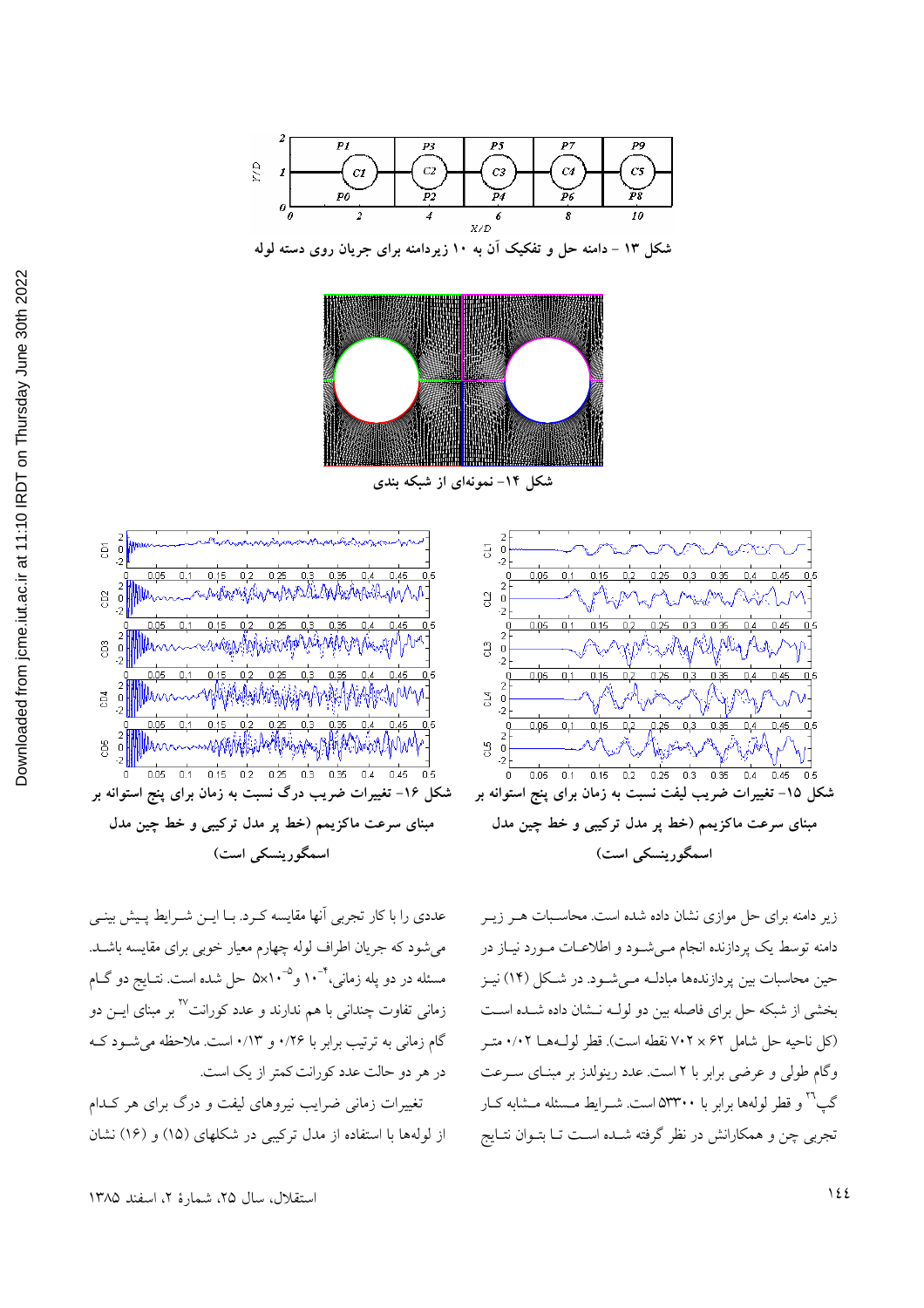| ماكزيمم فركانس      | نوع مدل                  |
|---------------------|--------------------------|
| $\cdot$ /۴          | مدل اسمگورینسکی          |
| $\cdot$ /۳ $\wedge$ | مدل تركيبي               |
| $\cdot$ /۴          | ياسين وهمكارانش (عددى)   |
| $\cdot$ /۳۷         | تیلور و همکارانش (تجربی) |

جدول ۲– ماکزیمم فرکانس نوسانات در جریان حول دسته لولهها





استقلال، سال ٢۵، شمارهٔ ٢، اسفند ١٣٨۵

که بخش اعظم نیروی اعمالی به لولهها نیروی فشاری است و سهم نیروی اصطکاکی بسیار کم است. بـه ایـن مطلـب در مرجع [١٠] هم اشاره شده است.

فركانس بدون بْعْد شکل ۱۸– تغییرات PSD بر حسب فرکانس بدون بعد برای

نيړوي درگ

نتايج تجربي

دل اسمگه

برای بررسی دقیقتر نیروهای وارد بـر لولـههـا و مقایـسه نتايج مدل تركيبي با مدل اسمگورينسكي منحني توزيع طيفي توانی<sup>۲۸</sup> نیروهای لیفت و درگ بر حسب فرکانس بدون بعــد شده ( عدد استروهال) بـرای لولـه چهـارم توسـط مـدلهای اسمگورینسکی و ترکیبی در شکلهای (۱۷) و (۱۸) دیله می شود. در این شکلها نتایج تجربی اونگورن و زیادا[۱۴] نیز آورده شده است. مشاهده می شود که نتایج مدل ترکیبی ب نتايج تجربي نزديكتر است. مقـدار مـاكزيمم فركـانس بـراي مدل اسمگورینسکی و مدل ترکیبی در جدول (۲) نشان داده شده است. اگر خطوط جريان در طول زمان دنبال شود ملاحظه می شود که در این فرکانس جدایی گردابهها از پشت لوله به خوبي انجام مي شود.

 $10$ 

 $10^9$ 

 $10^{\degree}$ 

 $10^{\degree}$ PSD of CD

 $10$ 

 $10^{\degree}$ 

 $10^4$ 

 $10^4$ 

 $10<sup>1</sup>$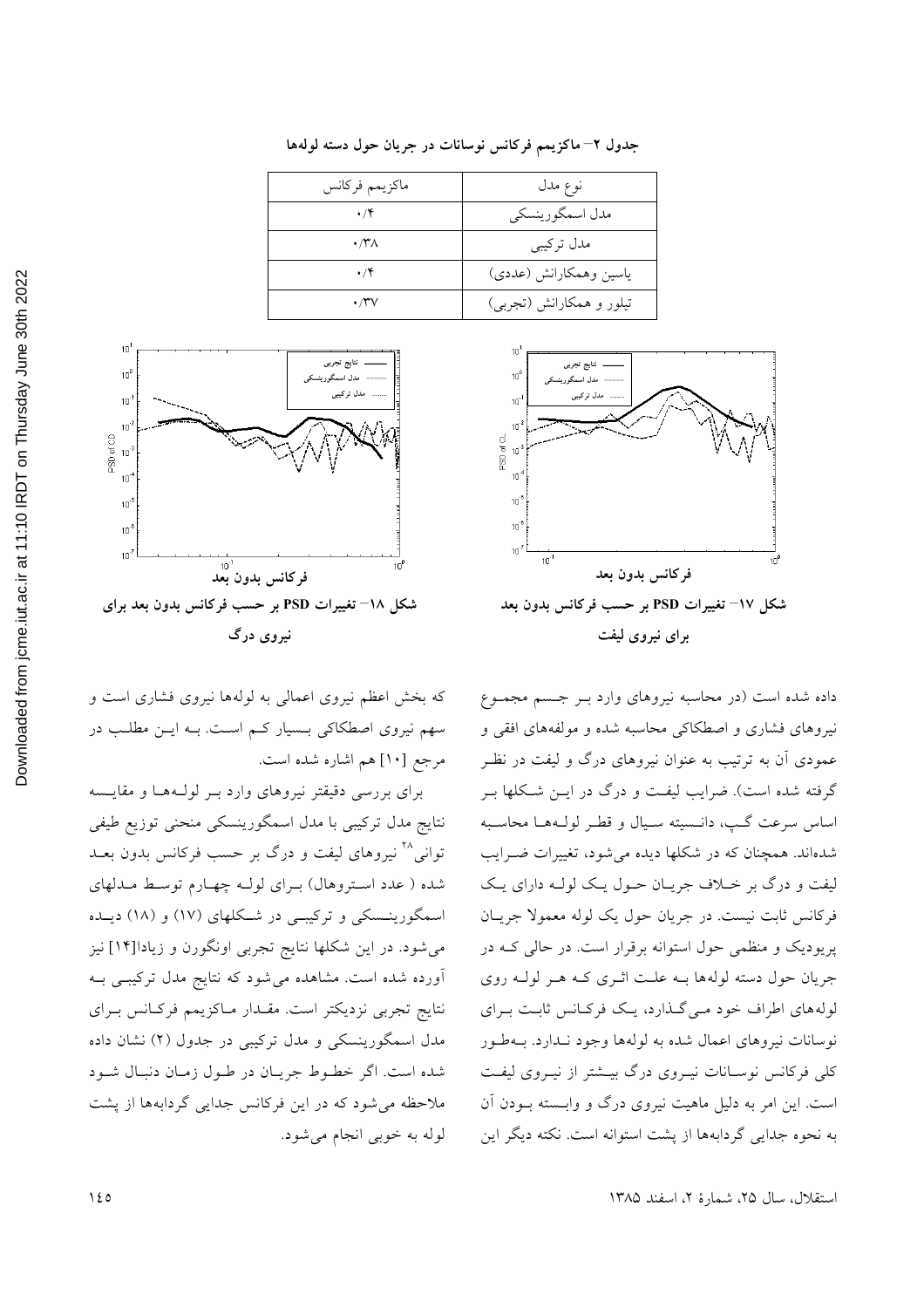

شکل۱۹– خطوط جریان حول دسته لولهها برای چند زمان مختلف در طول بازه زمانی (۱۲۸۲۰ الی ۱٬۳۱۸۰) ( زمان شکلها از بالا به پایین به ترتیب عبارت است از:۰/۲۸۲۰ ، ۰/۲۸۶۰ ، ۰/۳۹۶۰ ، ۰/۳۱۲۰ ، ۰/۳۱۲۰ و ۰/۳۱۸۰ ثانیه)

ج- بررسی الگوی جریان

خطوط جریان حول دسته لولهها برای چند زمان مختلف در طــول بــازه زمــانی ۱٬۲۸۲۰ الــی ۱۳۱۸۰ ثانیــه در شــکل (۱۹) نشان داده شده است. در طی همین فاصله زمانی مقادیر ضرایب لیفت و درگ در شکلهای (۲۰) و (۲۱) دیده میشوود. ضـرایب لیفت و درگ در این شکلها بر اساس سرعت متوسط، دانسیته سیال و قطر لولههــا محاسـبه شــده انــد. همچنــان کــه ملاحظـه میشود شکل جریان حول ردیف اول تفاوت زیادی بــا جریــان حول ردیفهای بعدی دارد و با حرکت به عمق دسته لوله شـکل

جریان به یک حالت توسعه یافته نزدیک می شود. در این شکلها تولید گردابهها وحرکت آنها به خوبی دیده می شود. به طور کلی میتوان نتایج زیر را از شکلهای (۱۹) تا (۲۱) گرفت:

- ۱- همچنان که از شکل (۱۹) دیده می شود، بـه علـت تلاطـم شدید جریان دامنه وسیعی از گردابه های ریز و درشت در جريان وجود دارد.
- ۲– روند تولید و از بین رفتن گردابـههـا دارای یـک فرکـانس ثابت نیست و رفتار تصادفی دارد.
- ۳– برای تمام ردیفها ضریب نیروی لیفت حــول صــفر نوســان

ل، سال ۲۵، شمارهٔ ۲، اسفند ۱۳۸۵ استقلا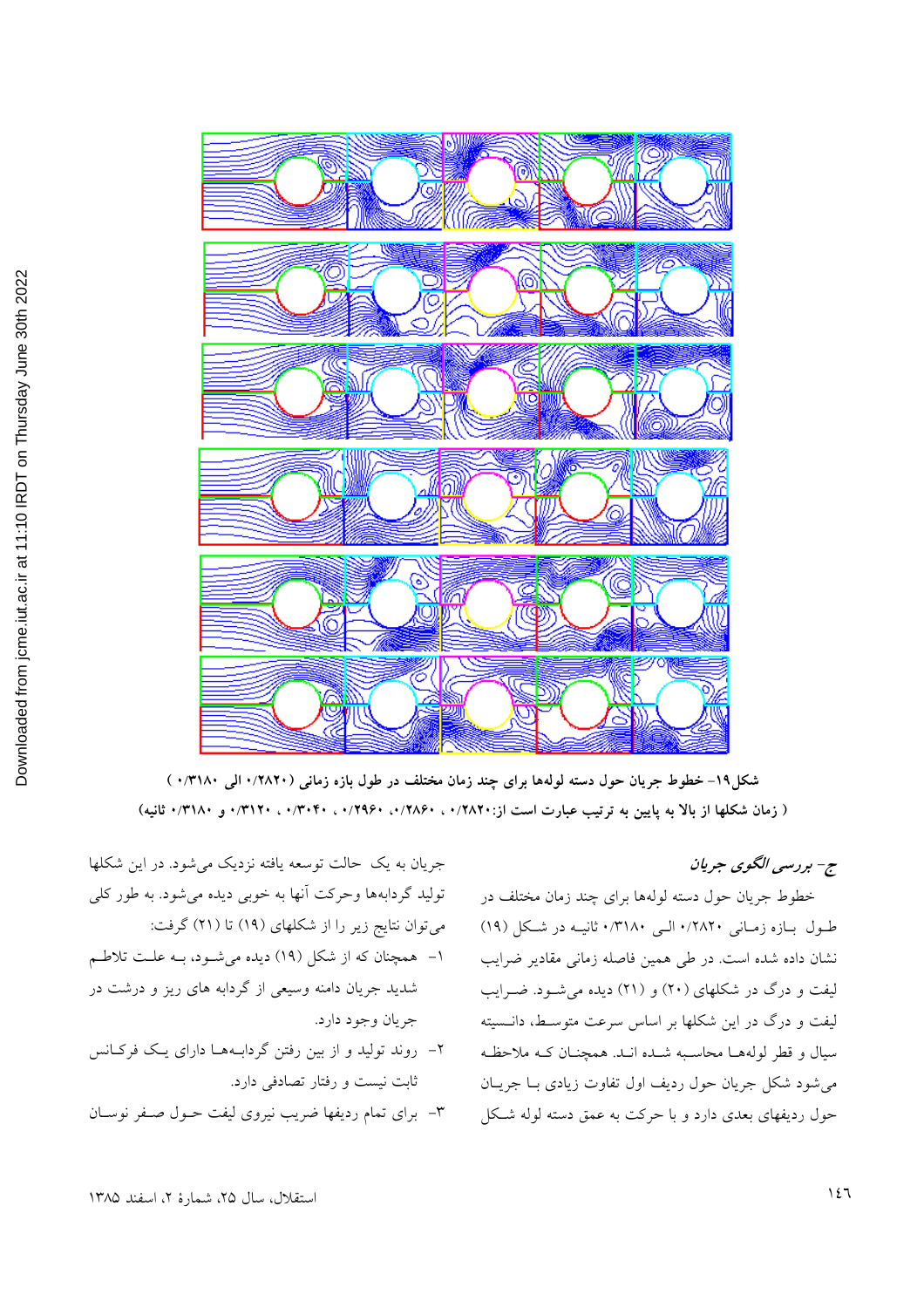



شکل ۲۰– تغییرات ضریب لیفت بر مبنای سرعت متوسط برای پنج لوله **(-q \/QQ ) \/Nd) )** 

می کند، در حالی که متوسط ضریب درگ همیــشه مقــداری مثبت است.

- وراي تمام لولـههـا فركـانس نوسـانات CL تقريبـا نـصف $\zeta$ فرکانس نوسانات C<sub>D</sub> است. علت آن این است کـه در هـر سیکل C<sub>L</sub>، دو عدد گردابه در پشت هر لوله تولید می شود،  $C_D$  یکی در بالا و دیگری در پایین. بنـابراین دو نوسـان در و یک نوسان در  $\rm C_{L}$  حاصل میشود. این پدیده در جریــان حول یک لوله بـا وضـوح بیــشتری وجـود دارد، زیــرا اثــر لولهها روي همديگر وجود ندارد.
- م به غیــر از لولــه اول رونــد تغییــرات  $\rm C_{L}$  و  $\rm C_{D}$  بــرای بقیــه $\rm \Delta$ ردیفها مشابه است و ایــن تــشابه بــرای ردیفهــای ســوم و چهارم بیشتر است. این نتیجه با نتـایج تجربـی ارایــه شــده توسط مراجع [۱۲ و ۱۳] مطابقت دارد.
- در بخشهایی از یک سیکل، مقدار  $\rm C_{D}$  برای ردیفهای دوم $^{2}$ به بعد منفی می شـود. گرچـه مقـدار متوسـط آن همیــشه مثبت است. به دلیل فاصله کم لولهها گردابه هـای تولیــد شده در پشت یک لوله روی ردیف بعدی اثر میگذارد و باعث كشيده شدن أن به عقب مي شود. موقعي كه گردابه های بین دو لوله به حداکثر رشد خـود مـیرسـد، سـبب کاهش مقدار  $\mathrm{C}_{\mathrm{D}}$  لوله بعدی خواهد شـد. در مـورد لولـه اول چون شکل جریان در جلوی لوله اول با بقیه لولــههــا متفاوت است بنابراین همیشه مقدار C<sub>D</sub> مثبت است و این



**پنج لوله در طول بازه زمانی (۱۲۸ الی ۱٬۳۳ ثانیه)** 

يديده روى نمى دهد.

**. جمع بندی** 

جریان متلاطم حول دسته لولهها با استفاده از یـک مــدل ترکیبی ادیهای بزرگ حل شد. معادلات کاملا همبسته ناویر-استوکز روی هندسه غیر متعامد به روش مرتبه دو برای زمان و مکان گسسته شده و دستگاه معـادلات حاصـل بـا روش مستقیم و به صورت موازی حل شد. برای موازی سـازی از روش تفکیک دامنه حل به تعدادی زیر دامنه و توزیـع آنهـا بین پردازنده ها، با توجـه بـه اصـل توزیـع بـار محاسـباتی، استفاده شد. نتایج موازی سـازی برنامـه، حـاکی از رانــدمان بسیار خوب روش موازی سازی اسـت. بــرای مــدل ســازی رفتار ادیهای کوچک (در روش ادیهـای بــزرگ) از دو مــدل اسمگورینسکی و مدل تشابه ابعادی باردینا استفاده شــد. بــا اضافه کردن اثر مدل اسمگورینسکی در مـدل باردینــا مــدلی ترکیبی بهدست می آید که اثرات ادیهای ریز و درشت روی همدیگر را نیز در بر دارد. با استفاده از ایـن روش جریـان حول دسته لولهها بررسی شد. نتـایج حاصــل نــشان دهنــده دقت خوب مدل ترکیبی در پیشبیی تغییرات نیروهای لیفت و درگ روی دسته لولهها است. بررسی نتایج نشان میدهـد که جریان حول لوله اول تفـاوت زیــادی بــا بقیــه دارد و بــا حرکت به سمت داخل دسته لوله شکل جریان به سوی یک

استقلال، سال ۲۵، شمارهٔ ۲، اسفند ۱۳۸۵  $\,$ ۰۰ اسفند ۱۳۸۵  $\,$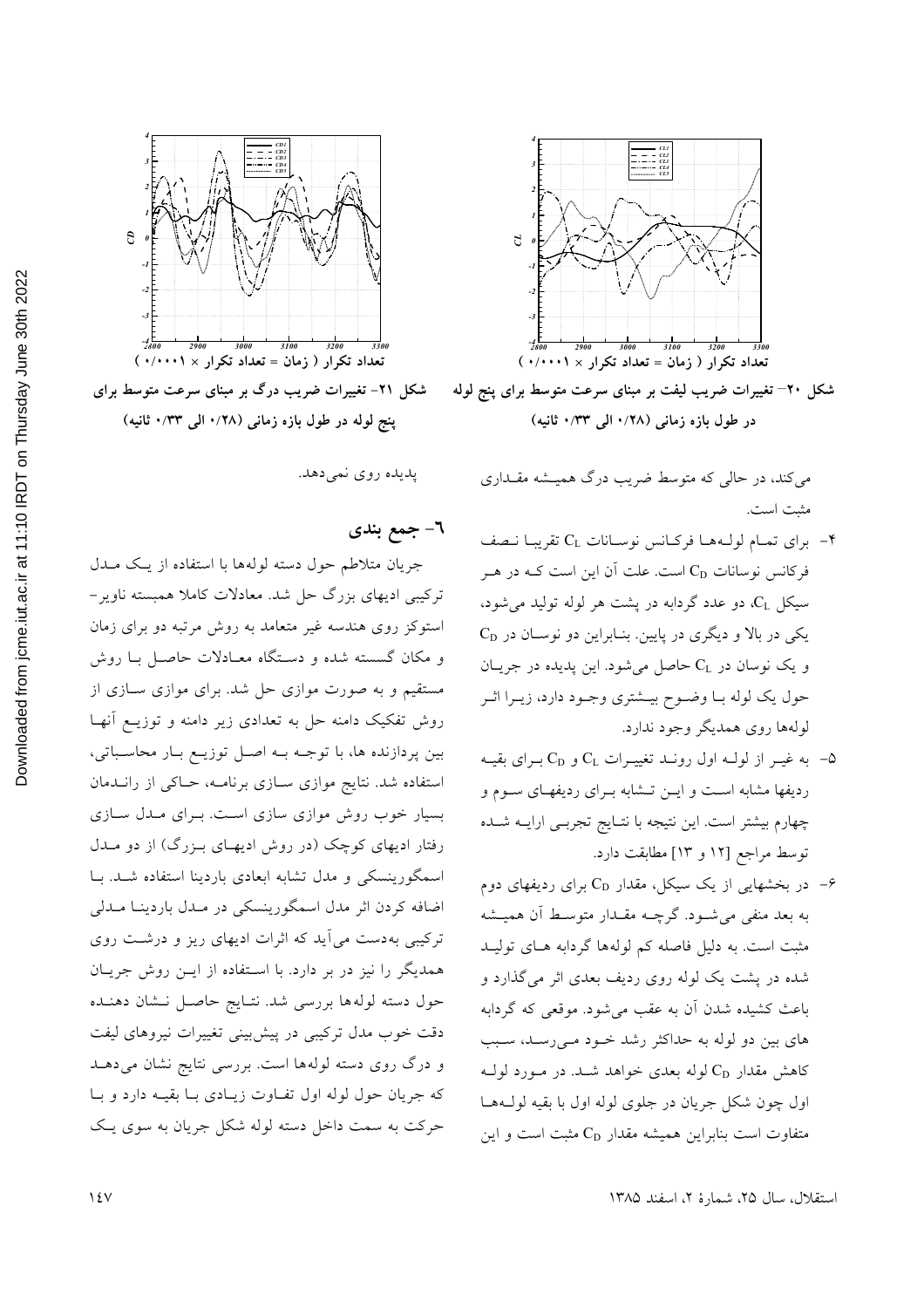اغتشاشات در جریان متلاطم مورد بررسی است. ضمن اینکه وجود ماکزیممهایی در این طیف فرکانسی بیان کننده پدیده جدایی گر دابهها است.

شکا<sub>،</sub> توسعه یافته میل میکند. منحنیهـای توزیــع فرکانــسی ضرائب ليفت و درگ نشان دهنده وجود يک طيف فرکانسي گـسترده در نوســانات اســت. علــت أن نيــز وجــود يديــده

- 1. Kolmogrof length scale
- 2. Large Eddy Simulations (Les)
- 3. Reynolds average Navier-Stokes (Rans)
- 4. segregated solution technique
- 5. Gust
- 6. decoupled
- 7. collocated grid
- 8. Momentum Interpolation Method (Mim)
- 9. fast eternet switch
- 10. Message Passing Interface (MPI)
- 11. subgrid-scale
- 12. top-hat filter
- 13. cut-off filter
- 14. Gaussian filter
- 15. subgrid-scale stresses
- 16. dissipation
- 17. scale similarity model
- 18. deferred correction
- 19. advecting velocity
- 20. shadow row
- 21. overlapping of storage
- 22. Non-Orthogonal Lid Driven Cavity Flow (NLDCF)

واژه نامه

**بر اجع** 

- 23. speed up
- 24. sparcpak
- 25. super linear speed up
- 26. gap velocity
- 27. Courant number
	- 28. Power Spectral Density (PSD)

Generator Flow," *J. of Nuclear Technology*,

- (LES)," Lecture at university of Erlangen-Nurnberg, 1996. 2. Paidoussis, M. P., "A Review of Flow-Induced Vibration in Reactor and Reactor Components,"
- *Nuclear Engineering and Design*, Vol. 74, No.1, PP. 31-60, 1983.

1. Breuer M., "Fundamental of Large-Eddy-Simulation

- 3. Longatte, E., Bendjeddou, Z., and Souli, M., "Methods of Numerical Study of Tube Bundle Vibrations Cross-Flows," *Journal of Fluids and Structure*, Vol. 18, PP. 513-528, 2003.
- 4. Rottmann, M., and Popp, K., "Influence of Upstream Turbulence on the Fluidelastic Instability of a Parallel Triangular Tube Bundle," *Journal of Fluids and Structure*, Vol. 18, PP. 595-612, 2003.
- 5. Davidson Lars, "Implementation of a Large-Eddy Simulation Method Application to Recirculating Flow in a Ventilated Room", Gothenburg, Sweden, 1997.
- 6. Benhamadouche, S., and Laurence, D., "LES, Coarse LES and Transient RANS Comparisions on the Flow Across a Tube Bundle," *Int. J. of Heat and Fluid Flow*, Vol. 24, pp. 470-479, 2003.
- 7. Rodi, W., "DNS and LES of Some Engineering Flows," *J. of Fluid Dynamic Research*, Vol. 38, No. 2-3, PP. 145-173, 2006.
- 8. Kobayashi, T., "Large Eddy Simulation for Engineering Applications," *J. of Fluid Dynamic Research*, Vol. 38, No. 2-3, PP. 84-107, 2006.
- 9. Freddie J., Davis Jr., and Hassan, Y. A. "A two-Dimensional Finite Element Method Large Eddy Simulation for Application to Turbulent Steam

Vol. 106, PP.83-99, 1994. 10. Barsamian H. R., and Hassan, Y. H. "Large Eddy

- Simulation of Turbulent Crossflow in Tube Bundles," *Nuclear Engineering and Design*, Vol. 172, PP. 103-122, 1997.
- 11. Yassin, A., Hassan, and Weal A. Ibrahim, "Turbulent Prediction in Two-Dimensional Bundle Flows Using Large-Eddy Simulation," *J. of Nuclear Technology*, Vol. 119, 1997.
- 12. Chen, S. S., and Jendrzejczyk J. A., "Fluid Excitation Forces Acting on a Square Tube Array," *J. of Fluid Engineering*, Vol. 109, PP. 415-423, 1987.
- 13. Weaver, D. S., and Abd-Rabbo, A., "A Flow Visualization Study of a Square Array of Tubes in Water Cross Flow," *Transaction of the ASME*, Vol. 107, PP. 354-363, 1985.
- 14. Oengoeren, A., and Ziada, S., "Unsteady Fluid Forces Acting On a Square Tube Bundle in Air Cross-Flow," *Proc. Sympo., Flow Induced Vibration and Noise*, Vol. 230, PP. 55-74, 1992.
- 15. Taylor C., Pettigrew M., Axisa F., and Villard B., "Experimental Determination of Single and Two Phase Cross Flow Induced Forces on Tube Rows," *Flow Induced Vibration*, Vol. 104, No. 31, 1988.
- 16. Beale, S. B., and Spalding, D. B., "A Numerical Study of Unsteady Fluid Flow in in-Line and Staggered Tube Bank," *J. of Fluids and Structures*, Vol. 13, PP. 723-754, 1999.
- 17. Bui, T. T., "A Parallel, Finite-Volume Algorithm for Large-Eddy Simulation of Turbulent Flows," *Journal of Computers & Fluids*, Vol. 29, PP. 877-915, 1999.